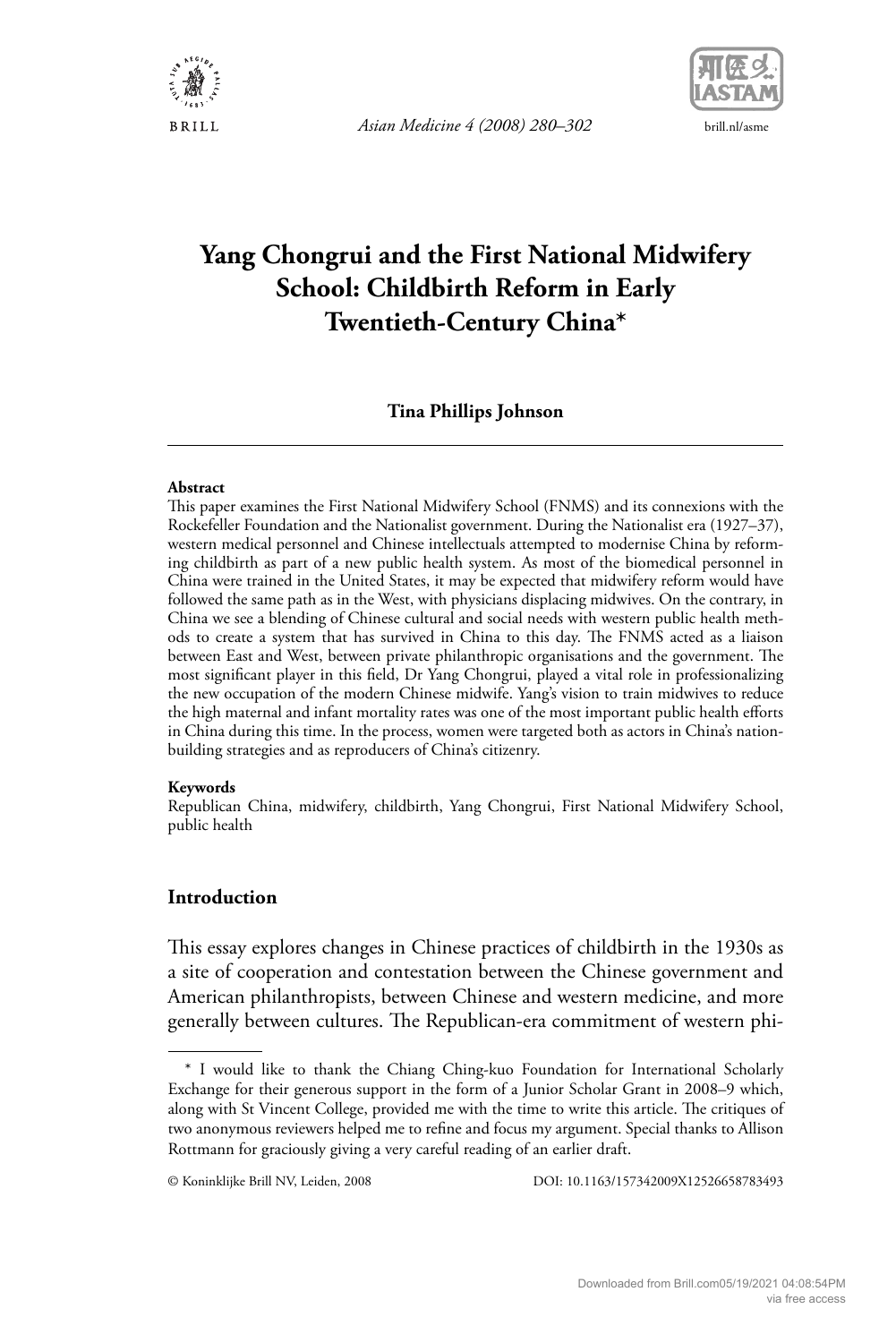lanthropists and the Nationalist government to improvements in public health care in China affected women, as long-standing practices of midwifery were transformed from an apprenticed craft into a professional occupation. At the centre of this transformation was Dr Yang Chongrui (杨崇瑞, also known as Marion Yang), a Chinese-born, western-trained obstetrician-gynaecologist and public health expert, who moved freely between China and the United States; between traditional Chinese and western medicine; and among the varying social classes of her patients, colleagues and students.

In 1929, when Dr Yang established the First National Midwifery School (FNMS) in Beijing, she encountered deficiencies in funding and personnel, patients reluctant to accept changes arising from the modernisation process, and students unwilling to comply with advocated methods and regulations.<sup>1</sup> Through an examination of the founding of the First National Midwifery School and Yang's experience in managing it, this article demonstrates the complexities involved in Republican China's modernising reform efforts.

## The public health movement

Spurred by ideas of modernism, social Darwinism, eugenics, and public health movements in the United States, Japan and Europe, many Chinese intellectuals and political leaders in the early twentieth century reshaped their cities and governments to remedy China's 'sick man of Asia' image.<sup>2</sup> The newly established Republican government, aided by western philanthropic organisations, implemented public health initiatives to improve hygiene in street sweeping, night soil removal and home cleanliness. Campaigns to clean the water supply and environment halted the spread of many parasitic and infectious diseases in China, like water-borne cholera, typhoid and schistosomiasis; and insectborne diseases like malaria, typhus and bubonic plague. Grassroots public health journals appeared to spread knowledge about the linkage of hygiene and disease and the need to advance health care in China.3

These initiatives played a crucial role in city planning and were the cornerstone of China's modernisation process in the 'administration of space and

<sup>&</sup>lt;sup>1</sup> First National Midwifery School (hereafter FNMS) 1928, pp. 1–3. The city of Beijing was known as Beiping during the Republican era, after the Nationalist government moved its capital to Nanjing in 1927. For ease of recognition, I use the more familiar Beijing throughout this paper, except when quoting other sources or using proper names. 2

<sup>&</sup>lt;sup>2</sup> Stapleton 2000; Tsin 1999; Y. Xu 2002; N. Yang 2004.

<sup>3</sup> Dikötter 1995, pp. 18–19; Glosser 2003, pp. 28–31; Stevens 2001.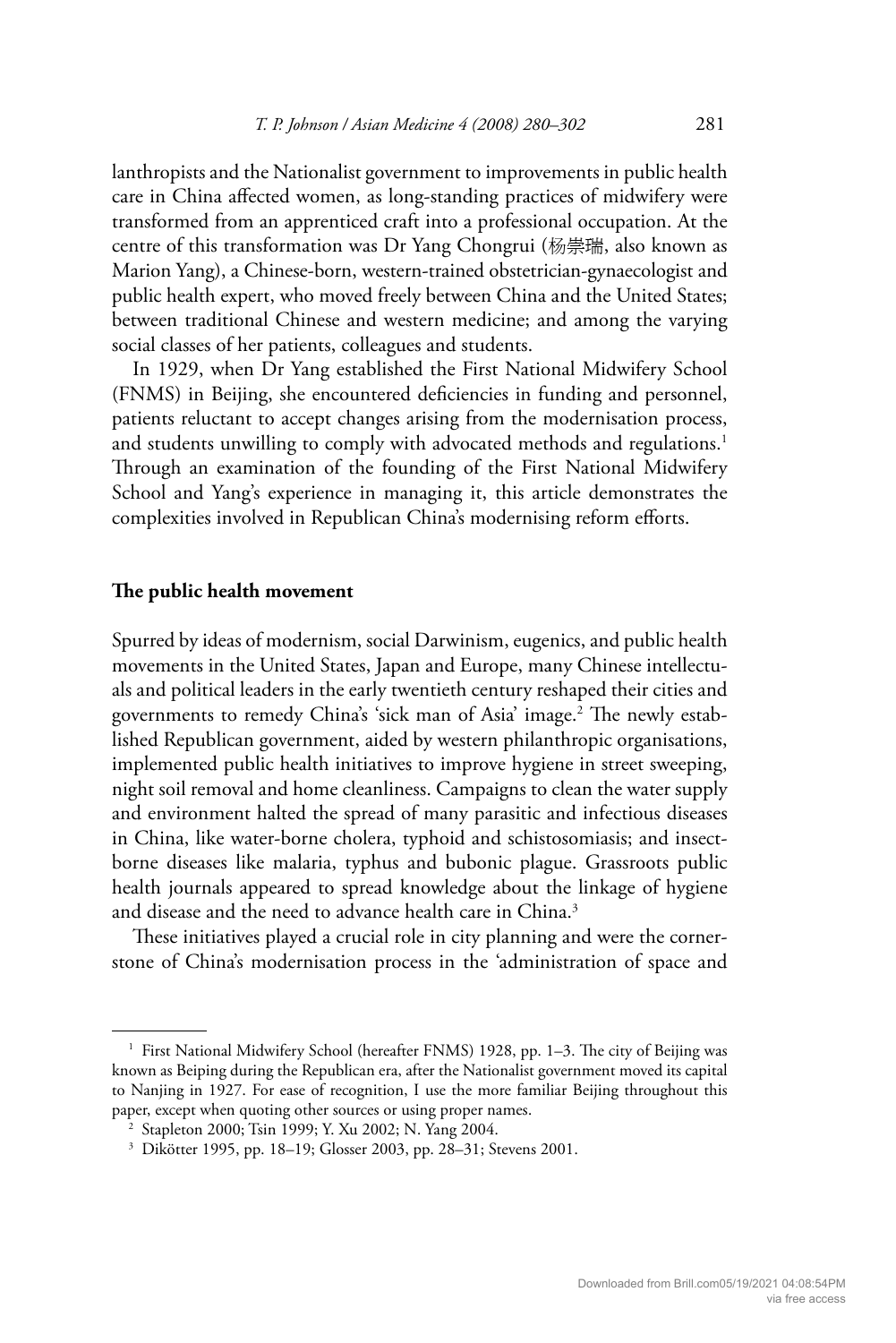populations in order to eliminate dirt and prevent disease'.4 Operating under the principle that a strong state pursues control of people, resources and information, the government pushed through public health initiatives that affected nearly every part of a person's life in the early twentieth century. For example, the state began to regulate the recording and submission of birth and death statistics to more effectively collect taxes and to implement urban and regional planning projects. Its thrust toward 'hygienic modernisation' is also evident in Chiang Kai-shek's 1934 New Life Movement, which included bans on public spitting and urination.5 In addition, some public health advocates called for fundamental changes in Chinese living and eating habits, such as eliminating the family bed and promoting the use of individual eating utensils in place of shared family-style dining.<sup>6</sup>

The development of modern midwifery in China was inextricably tied to this modernisation process. Under the guidance of the National Midwifery Board, changes in childbirth were part of a greater effort to modernise the country. The moulding of a modern city necessitated a modern public health programme that began at birth and focused on women both as reproducers and as active participants—as midwives—in the birthing of a new nation. There was little institutionally-based medical training in China prior to this time, but by the late 1920s the Nationalist government began to release plans for a system of regulated and standardised medical schools, nursing schools and midwifery-training programmes.7 Although many of these medical programmes were never put into place or were only partially completed, they are indicative of the increasing interest in modernisation and nation-building efforts after the fall of the Qing dynasty in 1911.<sup>8</sup>

As childbirth became linked with scientific medicine and defined as an essential element in the development of a strong and modern nation, local and national governments began to regulate midwives as early as 1913, demonstrating the increased importance of women in China's rebuilding process.9 Women started to enter the medical and public health fields as employed professionals, and homemakers were targeted as subjects requiring education and training in

<sup>4</sup> Rogaski 1999, p. 30.

<sup>5</sup> Dirlik 1975, pp. 950, 954–9.

<sup>6</sup> Even today, Chinese meals are usually served 'family style', in which each person uses his or her own chopsticks to take food from communal dishes. For dining reform to halt the spread of tuberculosis, see Lei 2005.

<sup>7</sup> Zhang and Cheng (eds) 1990, pp. 79–81.

<sup>8</sup> See, for example, Rogaski 2004; Esherick 1999.

<sup>9</sup> Guangdong Provincial Government Police Department (hereafter GPGPD) 1913.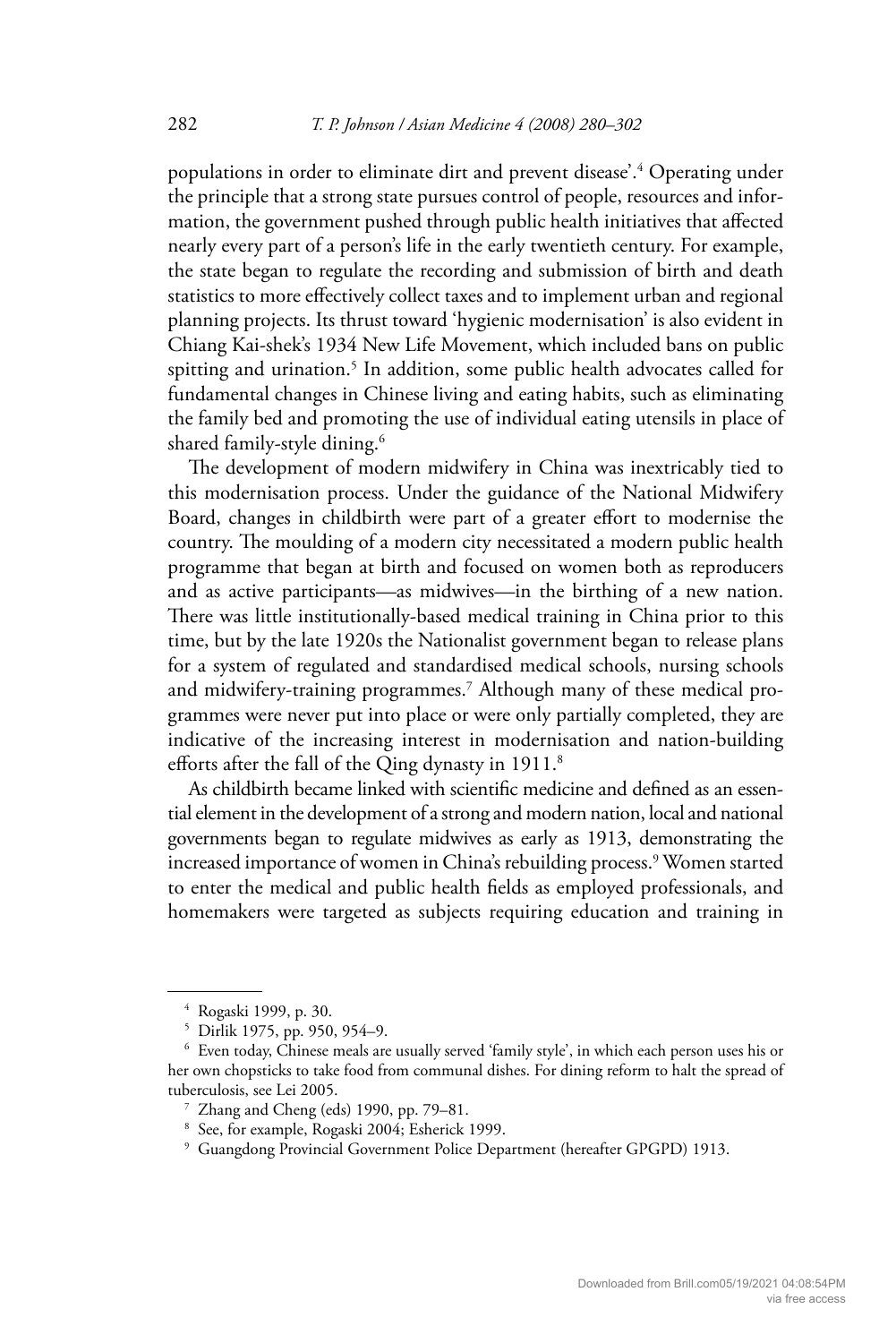order to serve as mothers in a modern nation.<sup>10</sup> As part of this process, midwives who had received some formal medical training were required to be licensed, while simultaneously, those working without the prescribed training began to be forced out of the field and their once-accepted skills and practices termed as deviant. $11$ 

# **Dr Yang Chongrui**

Under the national midwifery programme of the 1930s, Chinese cultural and social needs blended with western public health methods to transform the childbirth process. This blending is exemplified in Dr Yang Chongrui, who pioneered midwifery training in early twentieth-century China and was instrumental in creating the modern midwifery profession. As the link between the Nationalist government, western philanthropies, and Chinese and foreign-trained medical professionals, Yang helped to transform childbirth in China from a family-centred, unregulated event into a state-controlled institutional practice.

Yang's unique educational and political background gave her the necessary qualifications and connexions to negotiate between China and the West, and indeed among China's socio-economic classes.12 She was born in 1891 at the American Board Mission in present-day Tong County of Beijing to a wealthy Christian family. Her father had passed the provincial imperial exams at age 18; her mother was her father's third wife and from a relatively rich family. In her memoirs, Yang recounts disliking visits to her mother's family when she was young because of all the 'cumbersome formalities'. She preferred the environment of her brother's wife's poor natal home, where she felt much more freedom. In the 'foggy recollections' of her youth, she claimed to feel the dissonance between rich and poor early on, and she learned to manoeuvre among different social groups.<sup>13</sup>

Yang's educational opportunities were remarkable because of her intelligence and her family background. Her father taught her to read at an early age and sent her to American mission schools in Beijing. She went on to graduate in 1917 from the Women's Union Medical College, a precursor to Peking

<sup>&</sup>lt;sup>10</sup> Susan Glosser discusses the increased control of family lives during the Nationalist era in Glosser 2003.

<sup>11</sup> GPGPD 1913; Zhang and Cheng (eds) 1990, pp. 27–9, 79–81.

<sup>&</sup>lt;sup>12</sup> Information on Yang Chongrui's life in these two paragraphs is taken from her autobiographical essay, C. Yang in Yang R. (ed.) 1990.

<sup>13</sup> C. Yang in Yang R. (ed.) 1990, p. 143.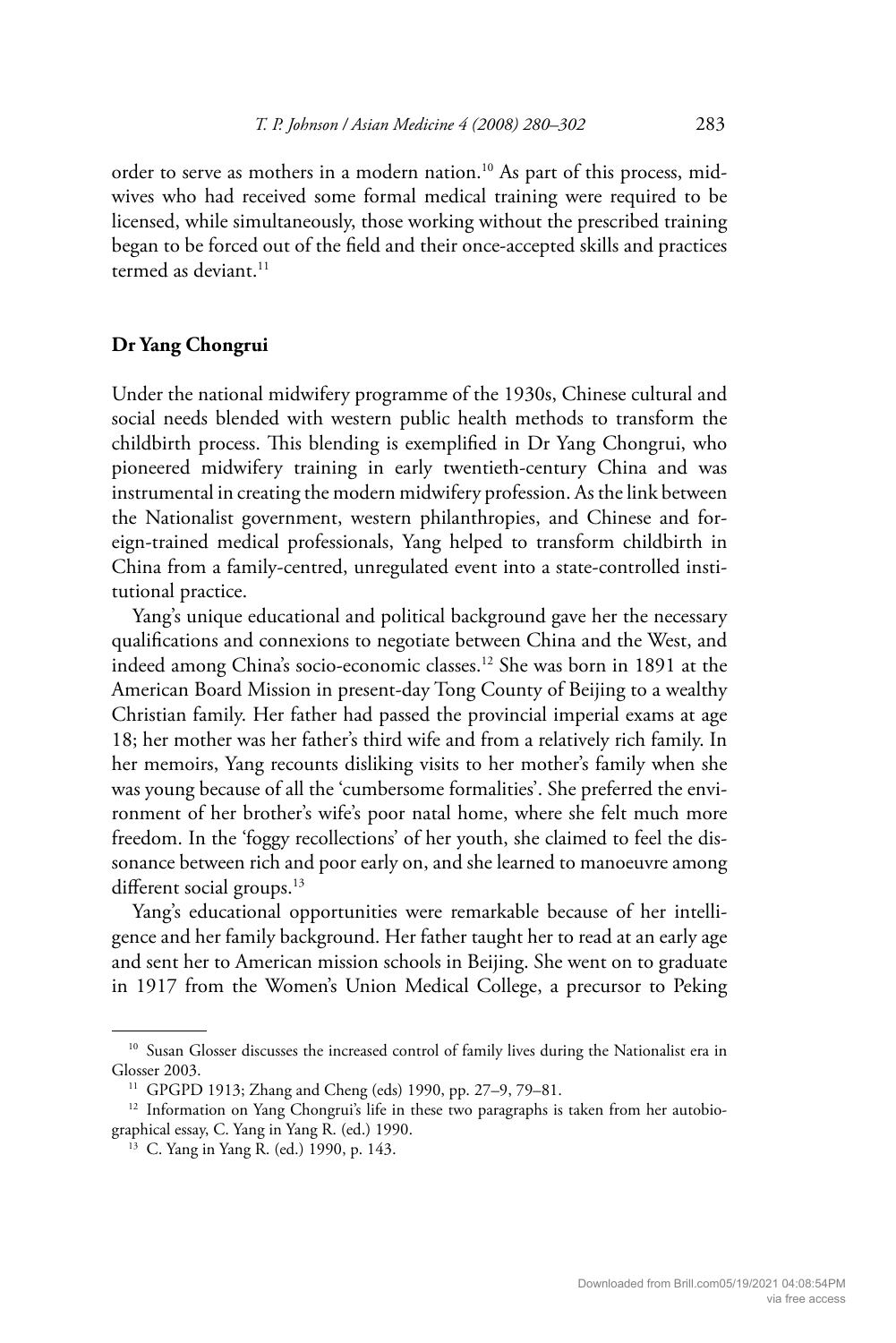Union Medical College (PUMC), where she eventually specialised in obstetrics and gynaecology. She continued to work and study at Peking Union Medical College, combining obstetrics and gynaecology with an interest in public health. In 1926, she received a one-year fellowship to the United States to study obstetrics and gynaecology at the Johns Hopkins University School of Hygiene and Public Health in Baltimore, Maryland. On the same trip, she also took a six-month tour of Canada, England, Scotland, Germany, France, Denmark and other European countries to observe their obstetrics/gynaecology and public health education programmes.

After returning to Peking Union Medical College with greater knowledge of public health problems and programmes worldwide, Yang assumed a joint post as assistant professor of public health and head of the First Health Demonstration Station, an urban experimental health centre that included maternal and infant health work. Among her patients, Yang repeatedly encountered cases of tetanus neonatorum and puerperal sepsis, two preventable diseases that greatly contributed to China's high infant and maternal mortality rates. Yang asserted that the six million annual preventable deaths in China occurred primarily among infants and childbearing women, and that 'the main responsibility for the excessive deaths among the mothers and babies may be laid on the untrained group [of old-style Chinese midwives, or *jieshengpo* 接生婆]', which she estimated to number between 200,000 and 400,000.<sup>14</sup>

Traditional Chinese practitioners and western-trained medical personnel alike vilified the old-style midwives for their superstitious and unsanitary ways. Old-style midwives in China commonly had long fingernails with which to rupture the amnion, or bag of waters, and they stretched and tore the perineum (the area between the vagina and anus) and cervix in order to 'give the infant an open way' (*gei ying'er kai lu* 给婴儿开路).<sup>15</sup> The *jieshengpo's* unwashed hands and frequent manipulation of the mother greatly contributed to the transmission of puerperal sepsis, caused by *Streptococcus* bacteria entering wounds in the vaginal canal or through the urinary tract. If the woman did not die of sepsis, she may have had to live with crippling disabilities resulting from the midwives' practices, such as perineal tears, infertility, painful scarring, and vesico-vaginal fistulas, in which a hole is present between the bladder and the vaginal wall, resulting in constant urine leakage.

<sup>14</sup> C. Yang 1928*a*; C. Yang 1930, p. 428.

<sup>&</sup>lt;sup>15</sup> Yun 1925. It is important to note that in China, traditional birth practices differed greatly by region and even within the same city or village. The practices discussed here took place within and around Beijing and cannot be said to be representative of China as a whole, or even necessarily indicative of birth practices throughout Beijing. See Goldstein 1998.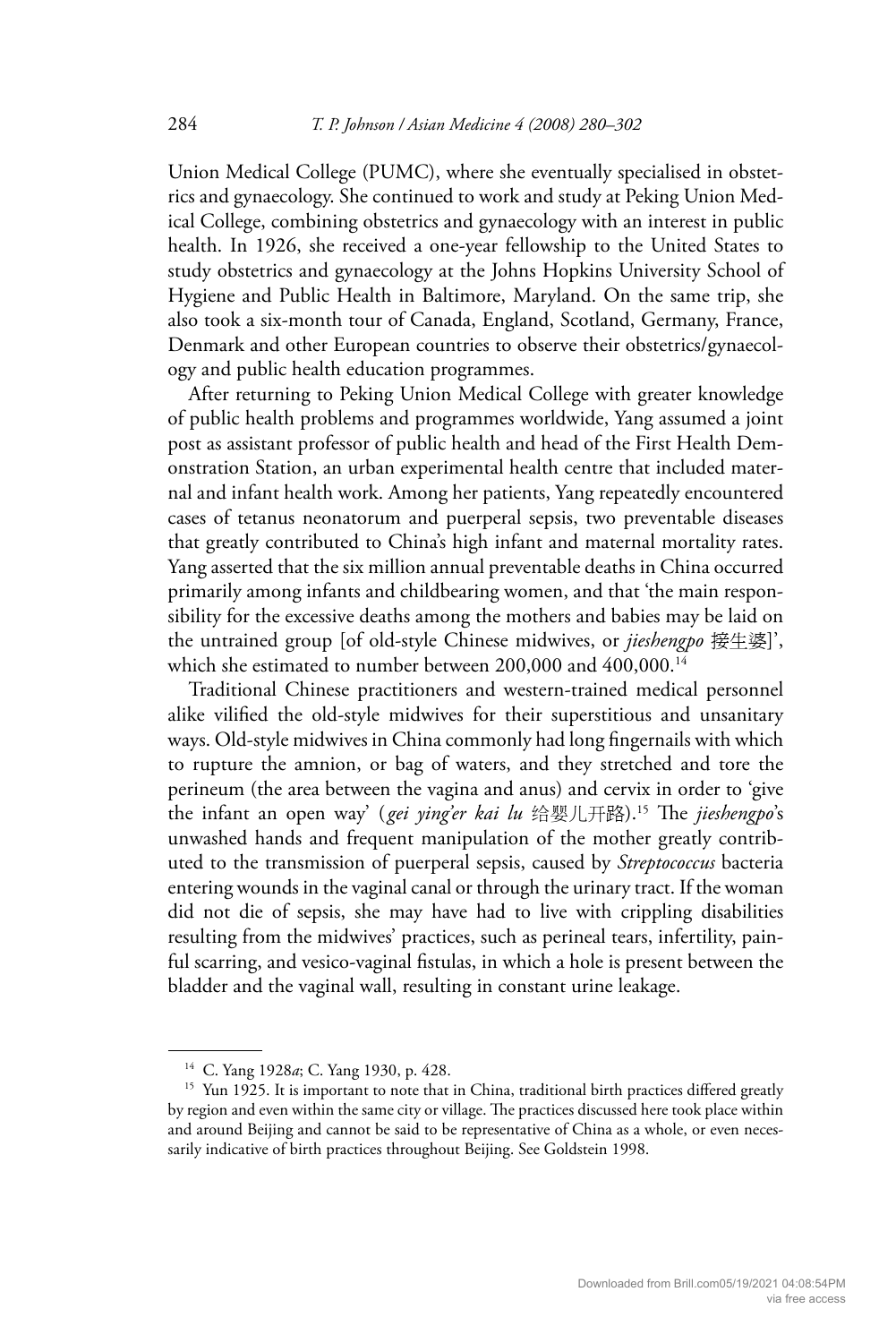Infant mortality rates were also very high due to unsanitary measures causing death from tetanus neonatorum (neonatal tetanus), a bacterial infection that enters the body through an open wound.<sup>16</sup> The primary mode of neonatal tetanus transmission is through the severed umbilical cord. Yang wrote that traditional *jieshengpo* 'never furnished anything, only borrowing the following implements from the patients: "House hold" [*sic*] scissor, a piece of "color silk" and cotton, a pair of iron coal chopsticks, and an iron hook for abnormal cases.<sup>'17</sup> The *jieshengpo* used a household knife, pottery shard or pair of scissors, sometimes wiped clean on her clothing, to cut the cord. She then dressed the cord with mud gathered from the ground, sawdust from the stable, or animal dung. Rusty metal, animal dung and soil all host *Clostridium tetani*, the bacterium that causes tetanus neonatorum.

Yang railed against the old-style midwives in her letters and in various articles published in the *China Medical Journal.* One such article included a photograph of an old-style midwife sitting in a basket on the ground, with the following caption:

Old-type Chinese midwife (sitting in basket). Can only walk about on hands and knees. Has been seen to get up from this posture, wipe her hands on her clothes and put her fingers into the vagina without any further cleansing.<sup>18</sup>

Yang believed that prenatal, natal and postnatal care were the foundation of China's health, and yet that foundation was laid in the hands of 'untrained, illiterate midwives' who had no knowledge of sepsis or the 'prevention of abnormalities', and who taught improper feeding and diet of the mother and infant.19 Maternal and infant health were crucial factors in improving the general health of China's population, and most childbirth-related deaths were easily preventable by using aseptic techniques like sterilizing instruments and washing hands. With the help of the Nationalist government and PUMC public health pioneer John B. Grant, Yang began to formulate a national programme of midwifery reform for China, beginning with the creation of a government agency to regulate midwifery.20

<sup>&</sup>lt;sup>16</sup> Accurate maternal and infant mortality rates for China during this period are difficult to gauge. Medical historian Xiao Wenwen estimates the infant mortality rate from tetanus in China to be as high as 50 to 70 per cent among those using traditional midwives. See Xiao 1995. Other contemporary estimates range from 20 to 80 per cent. See Maxwell and Wong 1930, and Grant 1927.

<sup>17</sup> C. Yang 1928*a*.

<sup>18</sup> C. Yang 1928*b*, p. 769.

<sup>19</sup> *Ibid*.

<sup>&</sup>lt;sup>20</sup> For more about John B. Grant and his role in PUMC, see Bowers 1972 and Bullock 1980.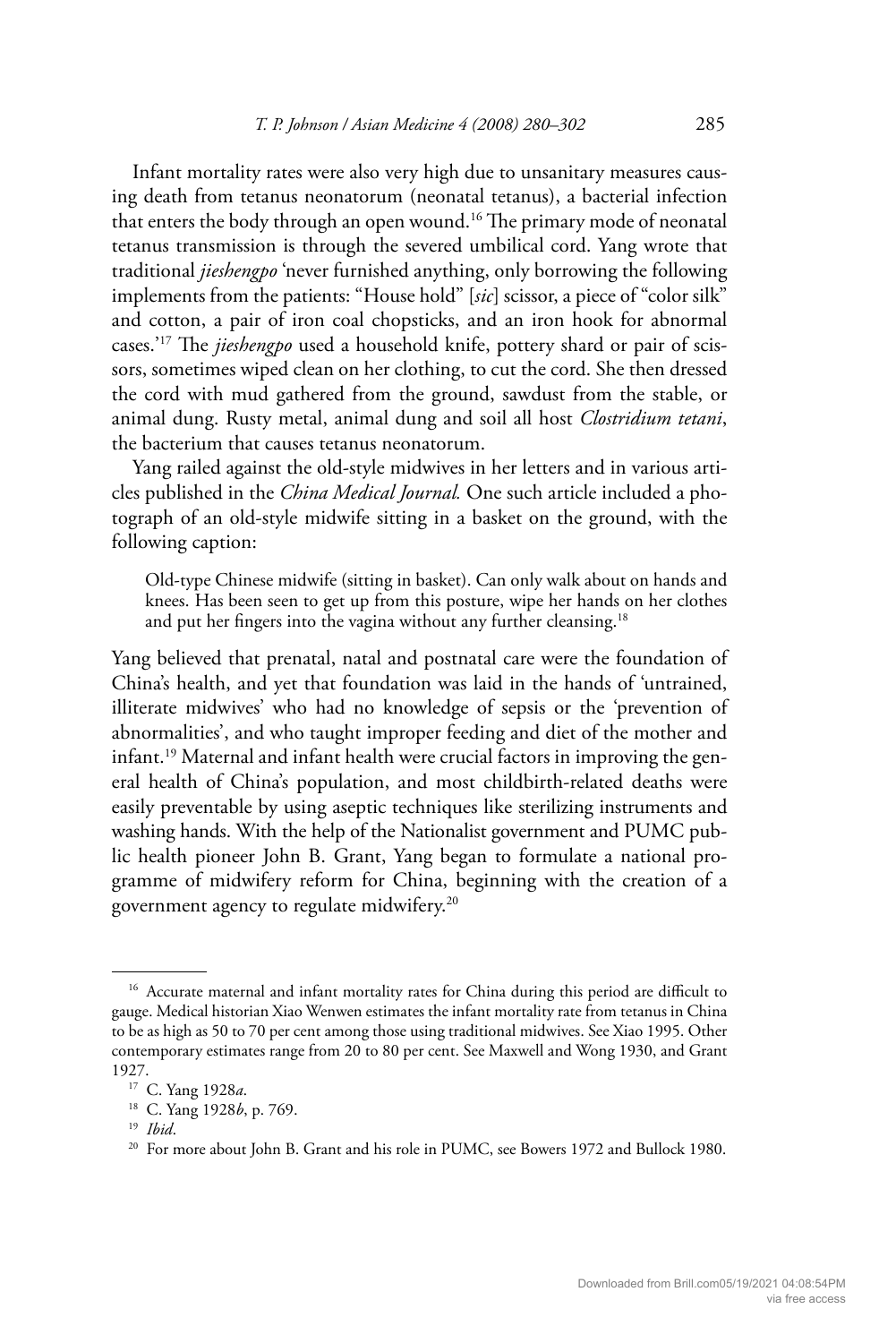# **A new model of midwifery**

The National Midwifery Board was jointly established under the Ministries of Education and Health in 1929, with Yang at its helm. The goals of the National Midwifery Board were twofold. First, it would 'develop a standard for urban maternity and child health that will meet local conditions and provide teaching facilities for public health [workers], midwives, and field workers'.<sup>21</sup> The second goal 'was to develop a system of maternity and child health which will offer a full measure of protection to mothers and children under five years of age through maternity hospitals, maternity and child welfare centres, obstetricians, physicians, midwives, [and] other maternity workers'.<sup>22</sup> The National Midwifery Board was committed to midwifery training and control at all levels. Beijing would be the municipal model for other cities to follow with regard to public maternal and infant health, administered through the Beiping Child Health Institute.<sup>23</sup>

A resolution to establish the FNMS was passed at the first National Midwifery Board meeting in January 1929.<sup>24</sup> The school was directly under the control of this board and jointly funded by China's Ministry of Health and the Rockefeller Foundation's International Health Division. Yang's goal from the start was that the FNMS serve as a model for midwifery schools nationwide, and also train highly skilled personnel to provide further training and leadership in the midwifery field. Qualified trainees would then help to establish and staff similar schools and maternal and child health departments in each province. In this way, China would not have to expend its money and resources on foreign or foreign-trained personnel. The National Midwifery Board plan stated that by 1932, five regional national schools were to be established, one each in Beijing, Nanjing, Hangzhou, Guangzhou and Hankou.25 Furthermore, by 1933 each province would have its own school.<sup>26</sup> Yang's longterm 50-year maternal and child health plan for China included opening ten additional midwifery schools every five years for an envisioned total of 60 schools capable of training 100,000 midwives.<sup>27</sup> Many of these plans were not carried out, however, due to the political and civil strife of the Nationalist period, including Nationalist extermination campaigns against the Chinese Communist Party, the Japanese occupation and outbreak of civil war. Never-

<sup>21</sup> FNMS 1933, Appendix I: Suggested Plans for Places Surveyed, p. vi.

<sup>22</sup> *Ibid*.

<sup>23</sup> Midwifery Training School (hereafter MTS) 1930, pp. 1–5.

<sup>24</sup> Neizhengbu 1936, pp. G303–4.

<sup>&</sup>lt;sup>25</sup> FNMS 1931, Appendix II: Program—Division Maternity and Child Health, pp. 1-4.

<sup>26</sup> *Ibid*.

<sup>27</sup> C. Yang in Yang R. (ed.) 1990, pp. 150–3.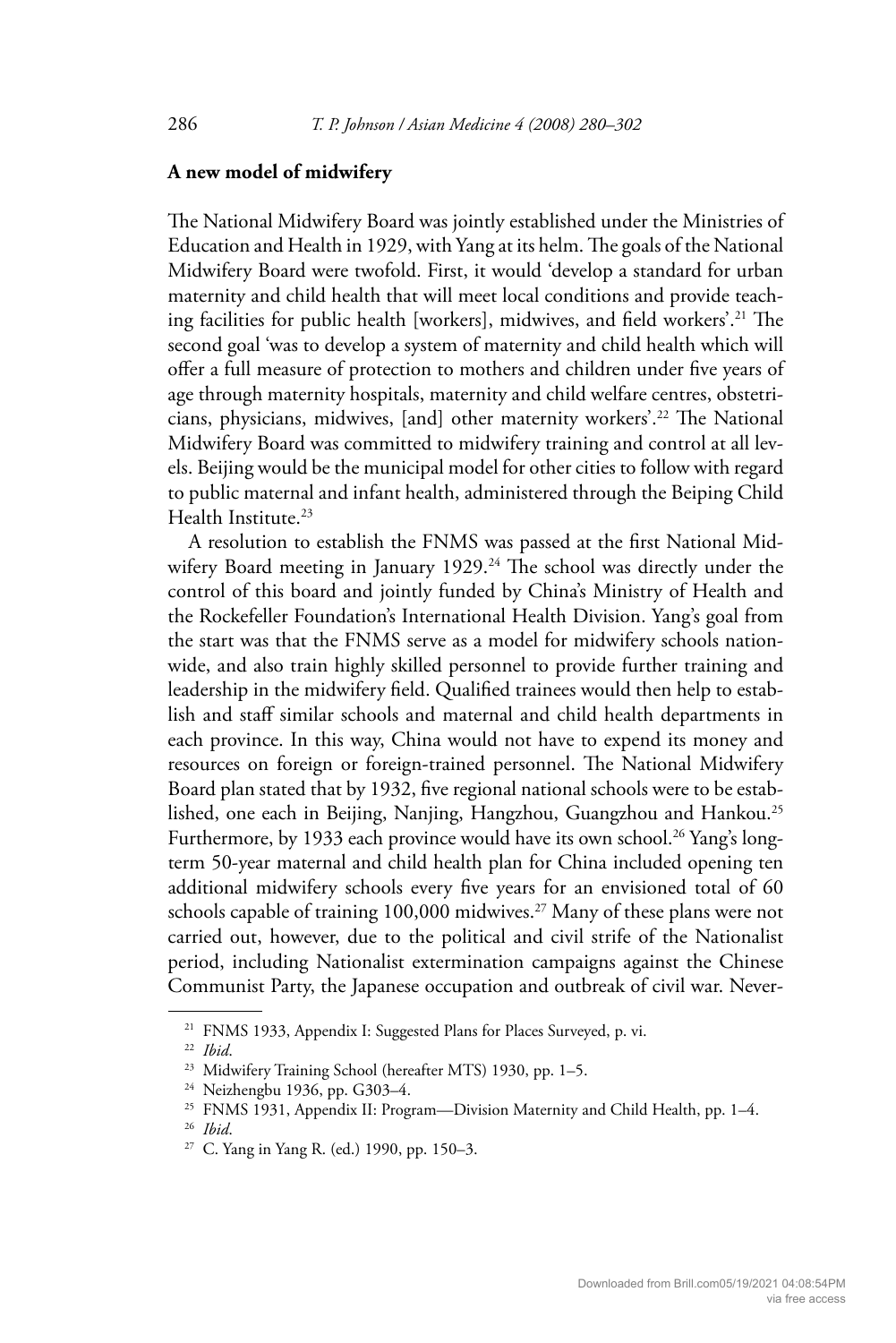theless, these plans for midwifery training illustrate the intent, if not the reality, of dramatically improving maternal and infant health in China.

Since Yang and most other biomedical personnel in China were trained in the United States or by American physicians, it may be expected that the Chinese pattern of midwifery reform would have followed the same model as in the US, where male physicians at the time were consolidating their hold on medicine and displacing traditional midwives. In China, however, western medical organisation and practice could not resolve the health problems of Chinese women due to a shortage of qualified practitioners and women's reluctance to patronise male physicians.28 To quickly meet the critical need for better birthing practices, Yang proposed a midwife training structure for the nation. Her approach to midwifery education was a unique adaptation from medical training in the United States and was meant to address China's immediate needs.

Yang realised that China had neither the money nor the physicians necessary to deliver all its babies in the manner she and others were advocating; there was no one to replace the existing old-style midwives who, in Beijing, attended about two-thirds of all births.<sup>29</sup> She also knew that the continued use of current birthing practices and the *jieshengpo* would not easily be displaced. In addition to delivering babies, many *jieshengpo* were ingrained in their communities as healers, wise women and problem solvers. Therefore, Yang decided to focus on retraining the practising midwives instead. She designed a system of training that consisted of short midwifery courses of two and six months' duration that stressed quantity and basic modern maternal and child health knowledge, including methods of normal delivery, physiology, post-natal care and asepsis (the so-called 'improved method'). The final exam consisted of five questions, the first two practical, or demonstrative, and the latter three oral:

- 1. Prepare for delivery (washing hands?)
- 2. Demonstrate method of tying and dressing a cord (cleanliness used?)
- 3. Demonstrate care of a new born (bath & prophylactic eye treatment)
- 4. State care at labour—avoidance of Post partum hemorrhage, Puerperal fever
- 5. Differenciate [sic] between normal and abnormal labours and give care of each  $30$

Upon completion of this course, the *jieshengpo* was to register with the government and obtain a licence to practise. Yang promoted the training courses as an efficient way to quickly reduce the high death rates associated with

<sup>28</sup> Neal 1900, p. 195.

<sup>29</sup> C. Yang 1928*b*, p. 774.

<sup>30</sup> C. Yang 1929.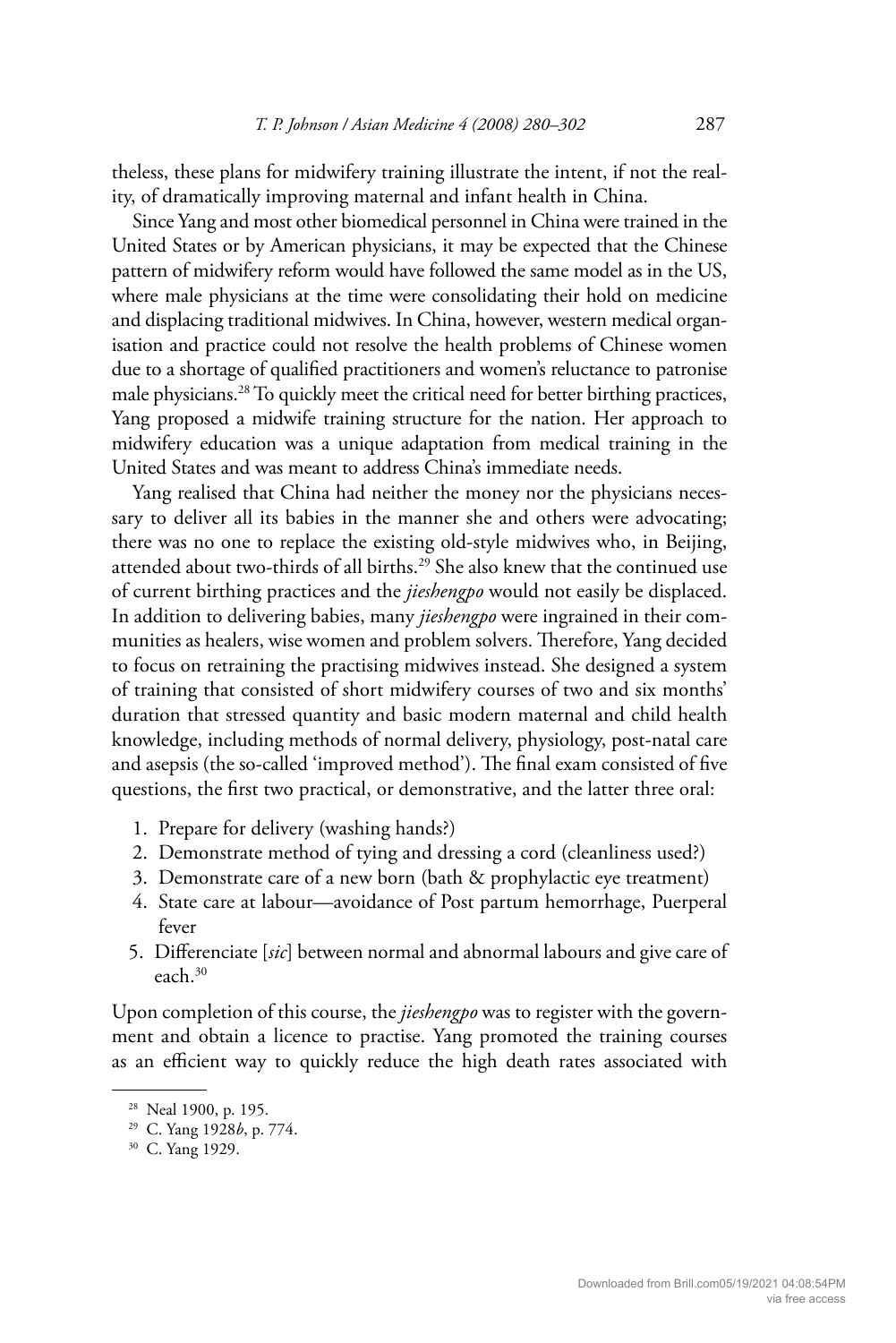childbirth. She planned to discontinue these courses for *jieshengpo* in just three years, when she anticipated that enough professional midwives would be trained to replace them.<sup>31</sup>

However, Yang was well aware of an important long-term problem: the Chinese had an enduring distrust and superstition surrounding childbirth in China, and of midwives as unscrupulous old hucksters.<sup>32</sup> If she and her cohorts did not improve the image of midwives, these accepted ideas against them would continue, both preventing talented women from entering the profession and sustaining midwives' poor public image. To address this social and cultural problem, Yang also proposed the creation of a higher-level training programme with entrance requirements that included a high school-level education. In this way, she hoped to create a midwifery profession with increased legitimacy. Upon graduation, she envisioned these professional midwives returning to their communities to train and supervise others. The higher level courses, which emphasised a modern medical education, were comprised of a two-year curriculum given to a few number of students and requiring a supervised internship. The curriculum consisted of advanced anatomy and physiology, gynaecology, normal and abnormal midwifery, as well as intensive practicum in the delivery and postnatal wards.<sup>33</sup> This second and higher level of training would begin at the school Yang helped to establish, the FNMS.<sup>34</sup> Under Yang, the FNMS effectively created a new profession for women in the form of modern midwifery.35

The new midwife and her profession required a new name to distinguish her from the midwives of the past—*zhuchanshi* (助产士). The terminology Yang and her colleagues created to describe and delineate the activities of the new midwives is significant. *Jieshengpo* literally means 'old woman who receives the birth'. This term refers to a likely illiterate peasant woman with no formal training other than what was gained as an apprentice. On the other hand, *zhuchanshi*, which was applied to graduates of the FNMS's higher-level course, literally means 'birth helper'. The suffix *shi* ( $\pm$ ) denotes a scholar or an educated person. This dramatic change in naming is an important characteristic representative of the process to create the new, modern, scientifically trained *zhuchanshi*, separating them from the activities of the old, illiterate and superstitious *jieshengpo*.

<sup>&</sup>lt;sup>31</sup> C. Yang 1930.

<sup>&</sup>lt;sup>32</sup> The Western medical literature at this time was vehement in its criticisms of *jieshengpo*, yet even traditional Chinese medical texts also vilify them. For example, see Maxwell and Liu 1923. For contemporary criticisms of old-style midwifery, see Yun 1925, and Yang and Yuan 1933.

<sup>33</sup> FNMS 1931.

<sup>34</sup> MTS 1930, pp. 1–5.

<sup>35</sup> FNMS 1928, p. 1.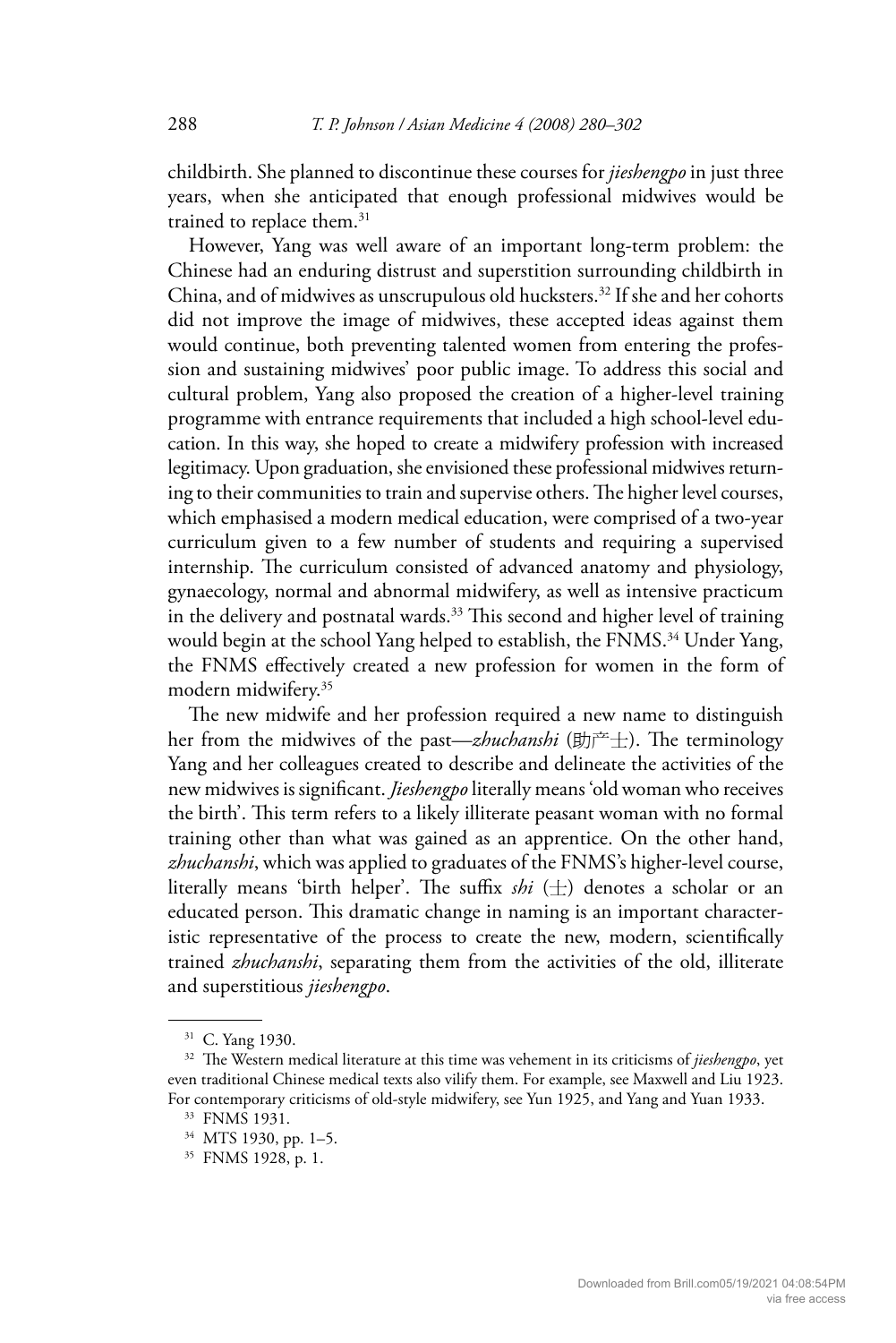Yang believed that 'the development of midwifery practice in China should be an integral part of maternity and child health, rather than merely an obstetrical procedure as [is] the common practice in other countries'.36 In other words, proper midwifery techniques and prenatal care were crucial to improving general maternal and infant health, and more broadly the health of the entire population. While Yang's new midwifery utilised available technological advances and scientific medicine, it was not to be removed from the larger national public health goals. Nor was it to be removed to the hospital whereby only those with money, connexions or in close proximity would be able to take advantage of scientific midwifery. The programme Yang created brought the new midwifery to the people, through clinics, community centres, home visits, and especially outreach centres like the Beiping Child Health Institute and the Health Demonstration Stations.<sup>37</sup> These community-based organisations undertook initiatives in maternal health, especially regarding birth control, infant mortality, children's nutrition and 'mothercraft' classes to teach women the most up-to-date methods of childcare.<sup>38</sup> These centres also had the goals of training, supervising, registering and controlling midwives; conducting investigations into 'infant mortality, nutrition of children, and birth control'; and collecting public health data like birth, death and disease statistics.<sup>39</sup>

# **Effects: Cooperation and contestation**

As a member of the National Midwifery Board, director of the FNMS, and PUMC graduate, Yang was able to make the necessary ties between the government, the philanthropists and the schools. Although Yang received enthusiastic support from the Nationalist government, funds and personnel were lacking so that without outside funding there would have been no midwifery school. It is therefore impossible to separate Chinese government policy from the Rockefeller Foundation and its China Medical Board, which poured US\$45 million into health care programmes in China between 1913 and 1949.<sup>40</sup> This is especially evident because once the resources from the Rockefeller Foundation ceased, the Nationalist government funding was unable to properly maintain the school. By the late 1930s, the government's attention

<sup>36</sup> FNMS 1932, p. 9.

<sup>37</sup> FNMS 1931, Appendix V: Beiping Child Health Institute (hereafter BCHI).

<sup>38</sup> FNMS 1933, p. 19.

<sup>39</sup> FNMS 1932, Appendix V: BCHI, pp. ii–iii.

<sup>40</sup> Jiang 1994, p. 162. For more information on the relationship between the Rockefeller Foundation's China Medical Board, Peking Union Medical College, and the First National Midwifery School, see Bullock 1980.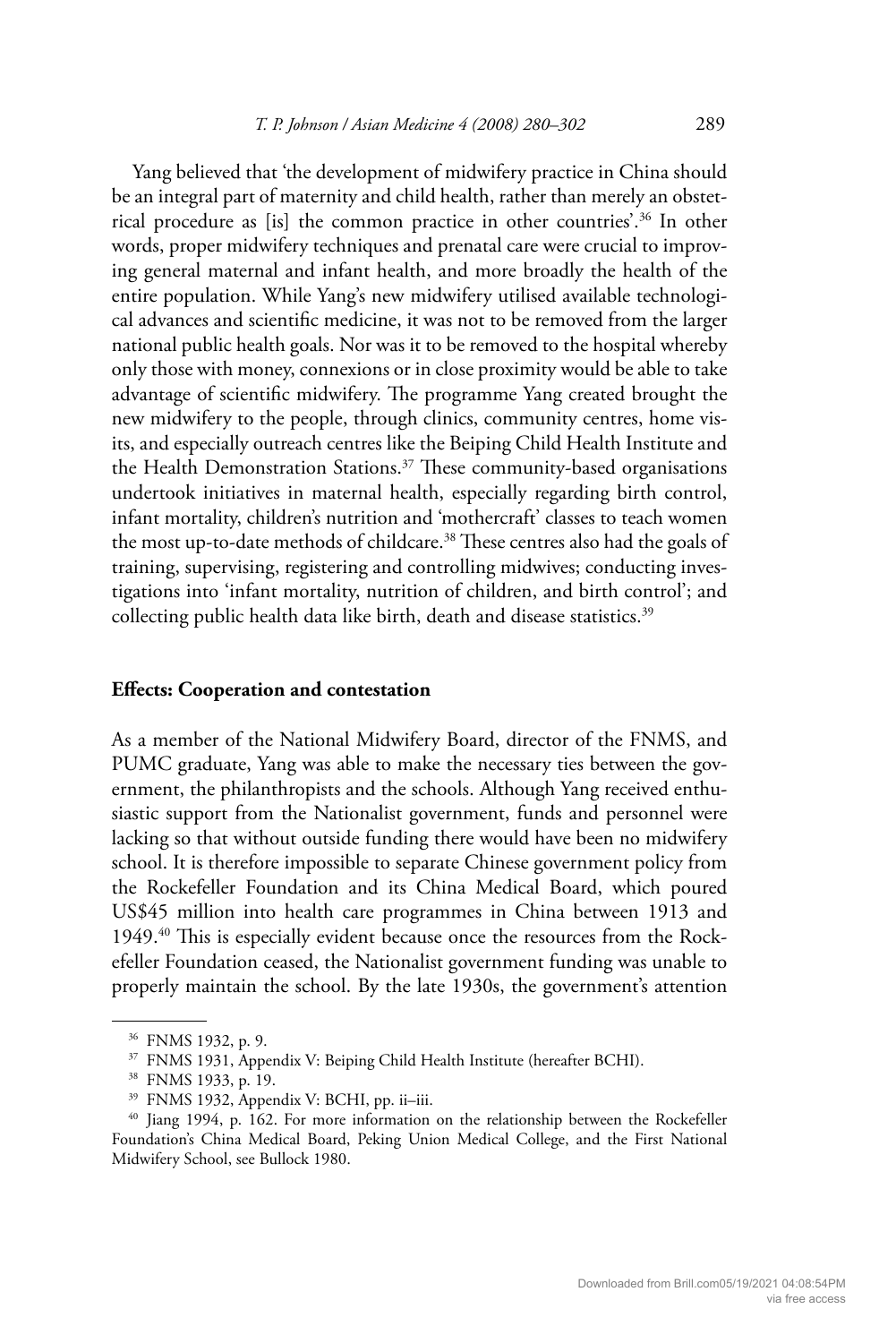and money had turned towards other matters like the Japanese and communist threats. It is remarkable that the FNMS, or any maternal and child health projects at all, remained in place after the Mukden Incident in 1931 because of the resulting political disturbance in northern China.<sup>41</sup>

Likewise, the importance of the interaction between foreign philanthropists and the Chinese government can be seen in the careers of Peking Union Medical College's graduates. FNMS staff members and graduates were often sent to fledgling programmes in rural and urban areas to help administer midwifery schools and maternal and infant health initiatives. For example, by 1934, the entire senior staff of the FNMS had been sent to work outside of Beijing.<sup>42</sup> Especially during the Second World War, the government commandeered FNMS and PUMC staff to fill health care positions nationwide. Aside from Yang Chongrui, who served officially in the Nationalist government in various capacities, many other PUMC public health alumni were influential in forming the nation's health policy. Chen Zhiqian (陈志潜, also known as C. C. Chen), a graduate of PUMC, was simultaneously appointed in 1936 the superintendent of both the Peking First Health Demonstration Station and the Dingxian Rural Health Station.<sup>43</sup> Liu Ruiheng (刘瑞恒, also known as J. Heng Liu), former director of the PUMC hospital, was also Vice-Minister of Health and later director of the National Health Administration.<sup>44</sup> Perhaps most importantly, the China Medical Board and the PUMC graduates like those listed above advised the Nationalist government on local and national health policy. In fact, in the 1930s, PUMC administrators grew concerned about government pressure on physicians to leave PUMC to work for the government. As Minister of Health, Liu Ruiheng eagerly 'reach[ed] out for all of [the medical school's] men who can be diverted into Government service'.45

Scholars have criticised PUMC and its affiliates, along with the China Medical Board and the Rockefeller Foundation that established it, as being culturally imperialistic and unrealistic in its expectations of creating a 'Johns Hopkins of China'. China did not need a first-class medical school, many

<sup>41</sup> On 18 September 1931, a section of Japanese-owned railroad was blown up, ostensibly by Chinese dissidents. This served as the pretext for Japan's annexation of Manchuria and led to increasing hostilities between the two countries. From January to May 1933, the First National Midwifery School operated at a reduced capacity due to these tumultuous times. Only 70 per cent of the staff and 85 per cent of the students remained to work and study after the Incident. See FNMS 1934, p. 2.

<sup>42</sup> FNMS 1935.

<sup>43</sup> Chen and Bunge 1989, p. 108.

<sup>&</sup>lt;sup>44</sup> Liu Ruiheng was health minister 1928-31 and the National Health Administration-Central Field Health Station 1931–7. Yip 1995, pp. 44–6, 51. 45 Houghton 1937.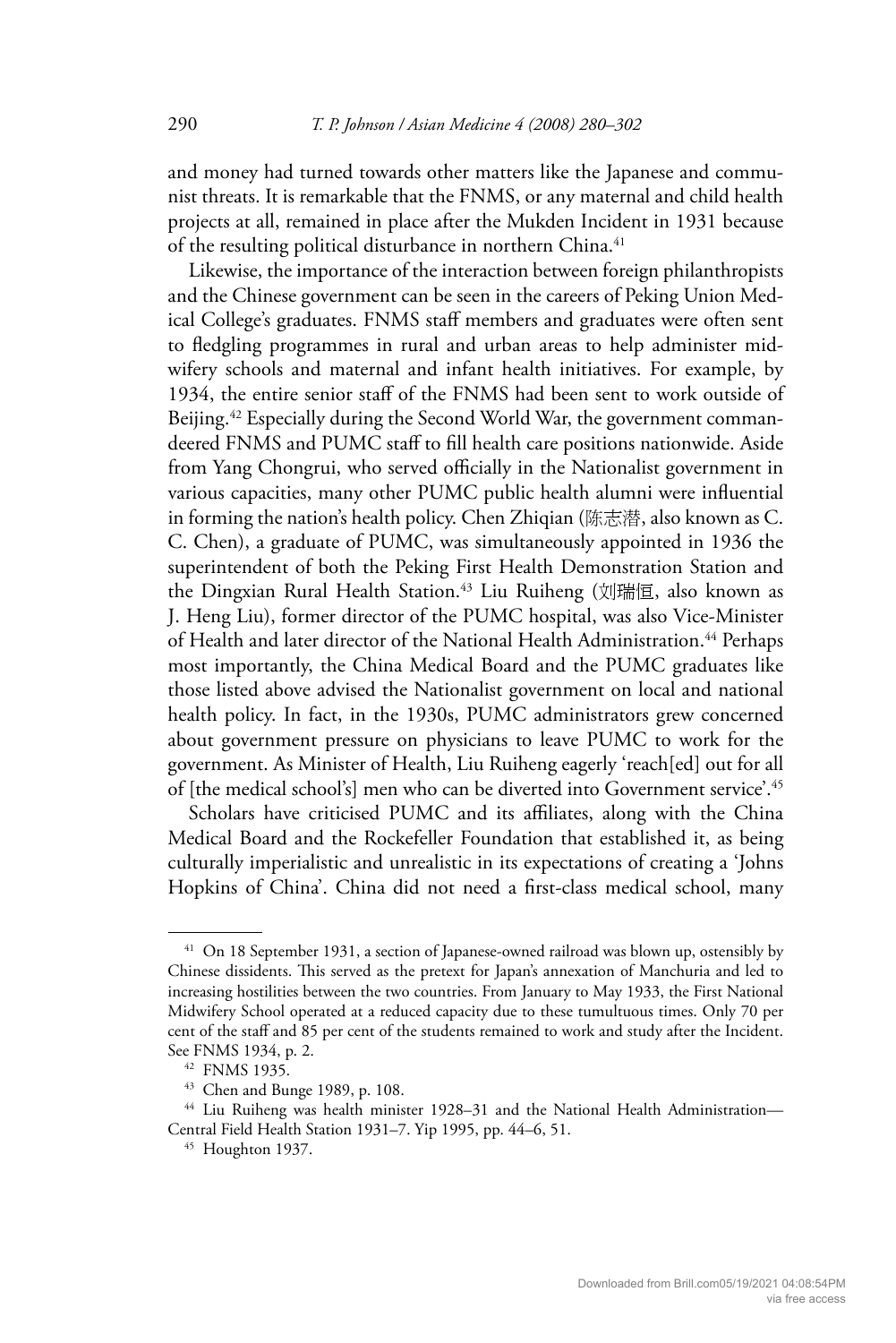argued, but instead required basic public health and sanitation to help cure the problems of its poor.<sup>46</sup> Departing from this view, I contend that the Chinese government and citizenry adapted western philanthropy in the form of modern medicine to suit their own needs. It was not forced upon them, nor was it adopted outright without change to fit local conditions. Therefore, the use of western philanthropic money in China cannot be described as merely an imperialist project. While self-interest is nearly always a key motive in any action, it is not one-sided or unidirectional. As Laurence Schneider asserts, the Nationalist government actively sought funding and technical assistance from foreign powers, in large part because of their own inadequate funds. Thus outside imperialist forces did not drive the entry of western medicine and Rockefeller philanthropy in China, where many political modernisers and intelligentsia alike supported and encouraged this cooperation.<sup>47</sup> Furthermore, western philanthropies did not promote science and modernisation in China or in other countries solely to exploit them. The motivations and the degrees of agency of all parties in these matters are extremely complex and thus cannot be simplified to concepts such as cultural imperialism.

Still, the policies of Peking Union Medical College, the Nationalist government, and the FNMS had negative effects in China, and there were problems associated with introducing new forms of childbirth into local communities. Consequences were long-lasting and sometimes drastic. At the very least, the worldwide public health movement required control over people, resources and information.<sup>48</sup> The Nationalist government attempted to gain greater control over the processes of pregnancy and birth, resulting in further intrusion into and control over the daily lives of its citizens: old-style midwives, who were ostracised and banned; modern midwives, who had to submit to a standardised curriculum and licensing apparatus; and child-bearing women, whom the state encouraged to have healthy babies in order to strengthen the nation.

Beginning in 1928, the Nationalist government enacted a series of laws governing all kinds of midwives. No midwives, old-style or new, were allowed to practise without licensing, which required passing a standardised exam (the exam for the mostly illiterate old-style midwives was oral and practical, as described above).<sup>49</sup> Furthermore, all midwifery schools had to be licensed under the National Midwifery Board and were subject to periodic site visits. The midwifery-training curriculum was based on national standards set by the

<sup>46</sup> Arnove 1980; Brown 1981; Jiang 1994; Weindling 1997.

<sup>47</sup> Schneider 2003, pp. 24–9.

<sup>48</sup> Bashford 2006.

<sup>49</sup> Zhang and Cheng 1990, pp. 27–9.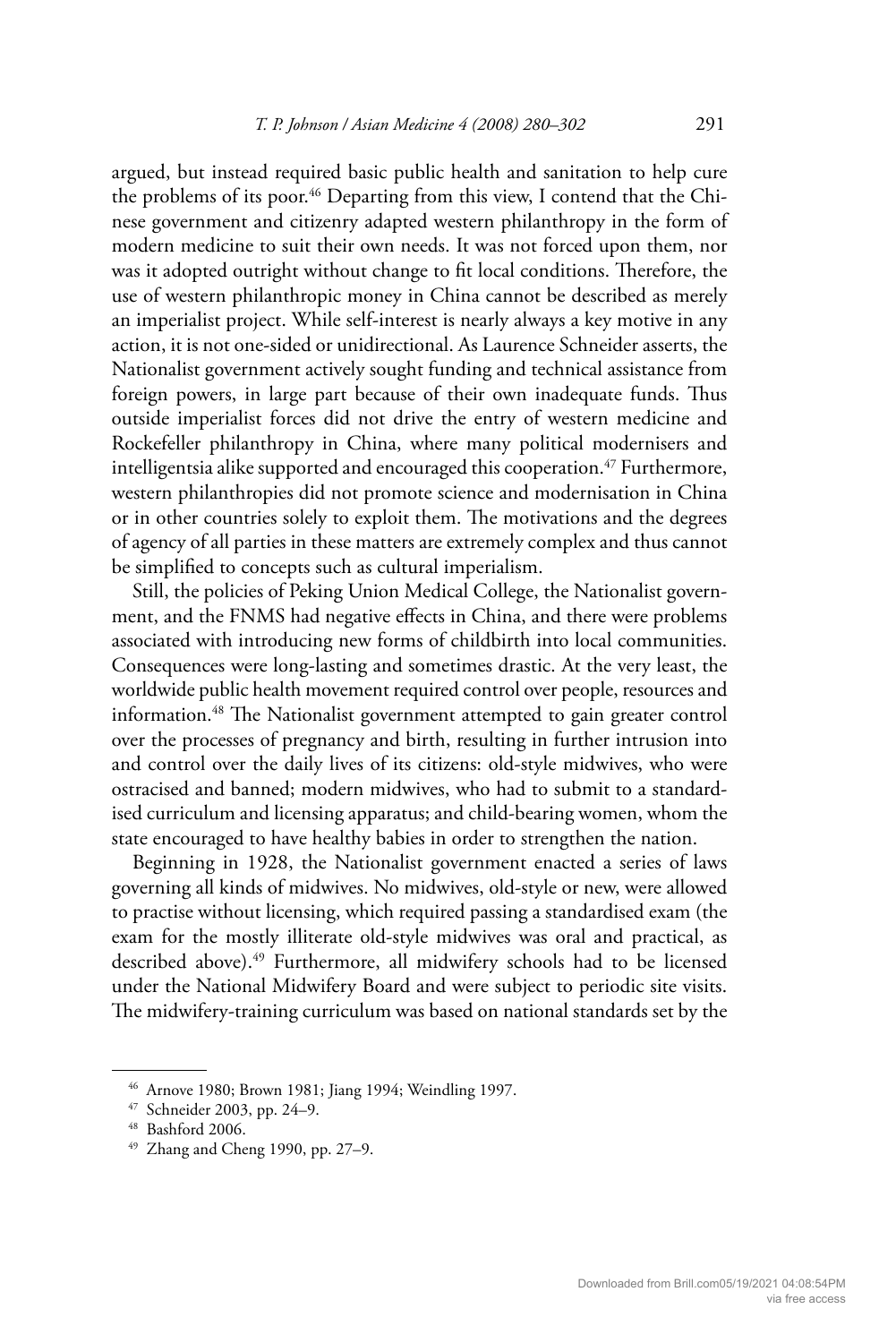board. As the Nationalist state gained more and stronger control over life and death, the traditional birth specialists and their structures were displaced.

In Beijing, the FNMS supervised and controlled local midwives. The 'improved' old-style midwives were to 'serve as a screen which can detect abnormal and pathological cases and direct them to adequate medical attention'.50 They were forbidden to use forceps, attempt to manipulate the position of the foetus in the womb, or perform any kind of invasive or surgical procedure. A supervisor was assigned to each midwifery student to 'check technique and the quality of work by close supervision of the strict regulation [*sic*]', and the graduates were required to submit two reports for each birth.<sup>51</sup> The *jieshengpo* graduates of the short retraining programs were supposed to 'explain to their patients the benefit of their training to prevent puerperal fever and tetanus neonatorum and the required supervision [of labour and birth].... They are obliged to urge every family to adopt and to accept the "aseptic" method'.<sup>52</sup>

Retraining *jieshengpo* to become certified was also difficult, not only because of their large numbers, but also because of their illiteracy and their reluctance to part with their established procedures and traditions. For example, while Yang tried to develop methods for registering and controlling midwives who were unwilling to submit to supervisory and regulatory authority, the midwives often simply did not report to their supervisors.<sup>53</sup> She also struggled with instructional and supervisory methods for the illiterate *jieshengpo*. They could not file written reports, and they could not read midwifery textbooks. Rural health expert Li Tingan (李廷安)

lamented that because of their lack of education many older midwives failed to grasp the basic concepts of modern medicine, reverting to traditional methods soon after graduating from the course. Sometimes visual reminders were used to ensure that correct procedures were followed in delivery. For example, midwives were told to put two drops of medicine from a bottle with a red label (containing silver nitrate) into the eyes of newborns to prevent blindness.<sup>54</sup>

According to Yang, one third of the *jieshengpo* under retraining was an 'entire failure' because

1) they do not attend class regularly  $\dots$  2) they are 'too old' to see or hear as there are three students aged between  $65-75...3$ ) they 'know too much' to learn for [sic] more.<sup>55</sup>

<sup>50</sup> FNMS 1932, pp. 32–3.

<sup>51</sup> C. Yang 1929.

<sup>52</sup> *Ibid*.

<sup>53</sup> *Ibid*.

<sup>54</sup> Yip 1995, p. 167.

<sup>&</sup>lt;sup>55</sup> FNMS 1928, p. 3. The average age of the old-style midwives in the retraining courses in 1929 was 54. See C. Yang 1929, p. 1.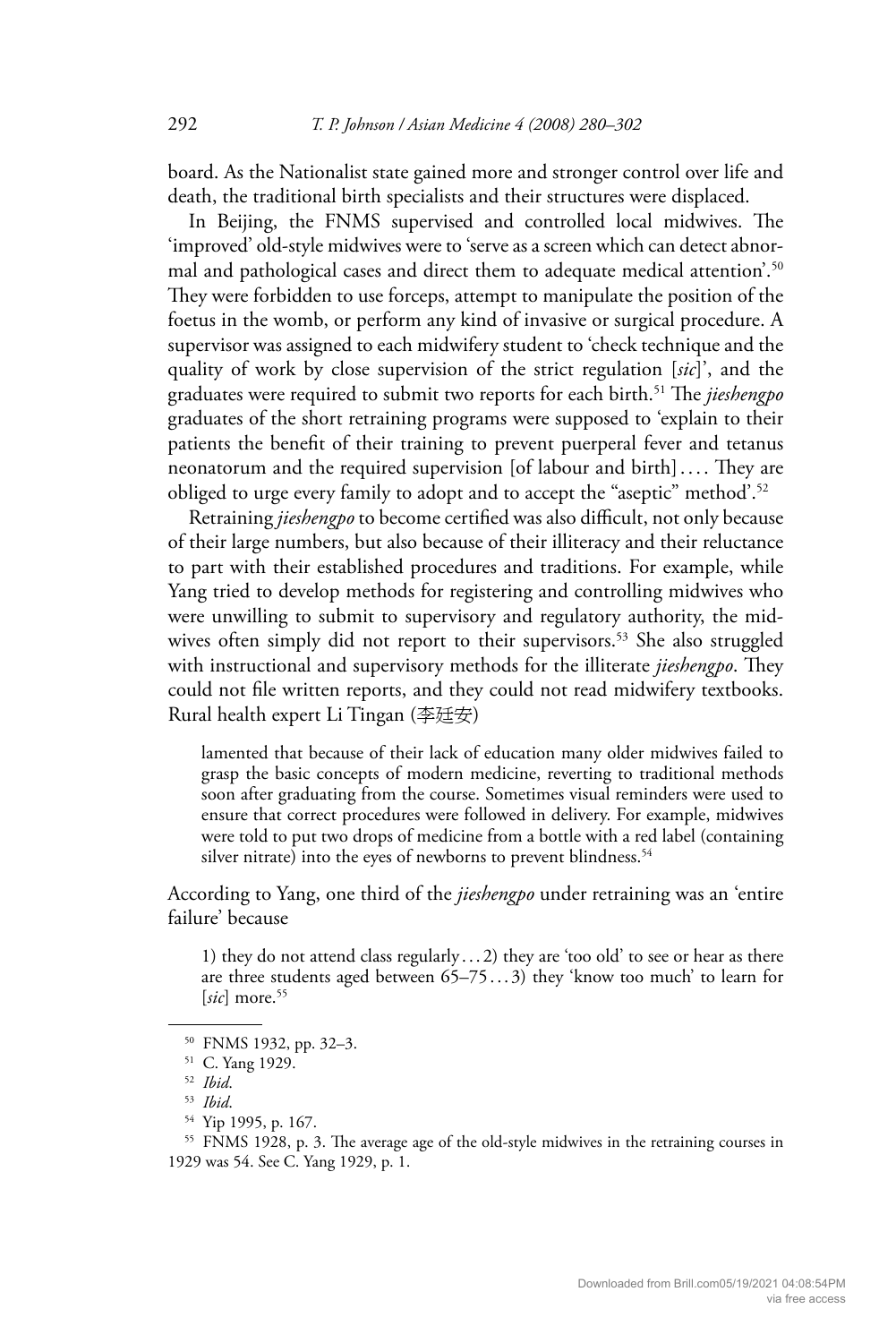Lack of funding continued to seriously undermine the goals of retraining. For example, upon graduation, the students had to purchase a 'delivery bag (basket) [which] was considered absolutely necessary for students'.<sup>56</sup> Because most of them could not afford the bag, Yang collected donations from wives of local officials that were used to purchase a delivery bag for the best student in each class. Despite this gesture, many of the retrained *jieshengpo* lacked even the basic tools necessary to perform their duties. Furthermore, *jieshengpo* were required to submit to strict supervision by the new, younger midwives, and certainly neither *jieshengpo* nor patients were always willing to surrender accustomed autonomy to such state interference or institutionalisation.

The parturient women and their families offered considerable resistance to the changes in childbirth that the medical modernisers wanted to affect. The FNMS collected scores of data on China's population, subjecting its patients to numerous visits, questionnaires and physical examinations.<sup>57</sup> Many midwifery patients were resistant to such scrutiny, and the requests of physicians, nurses and public health professionals of its patients and students were sometimes unrealistic and resented. Yang Chongrui complained about the high numbers of home visits required in order to persuade the new mothers to comply with the expectations of the FNMS. Numerous routine prenatal, antenatal and well-baby visits were Yang's standard for China at a time when public health was just gaining ground. For many women who sought the care of *zhuchanshi*, the extensive control over and intrusion into family lives must have been, at the very least, an inconvenience. It is telling, for example, that public health was under the jurisdiction of the Beiping Municipal Police Department, following the German model that was also adopted in Meiji Japan.<sup>58</sup>

Neither the new midwives nor the Nationalist government were immediately successful in sweeping away all traditional rituals and practices, and pregnant women and their families often refused to be treated by the *zhuchanshi*. Many feared and distrusted the modern, 'isolated space' of hospital births, as well as the young, unmarried and still inexperienced new-style midwives.<sup>59</sup> Traditionally, women who became *jieshengpo* were required to have given birth themselves in order to be seen as skilled and valid. The *zhuchanshi*, on the other hand, overwhelmingly had less first-hand experience (as students, they were required to be unmarried and childless). They also wore starched white uniforms and caps, symbols of cleanliness and modernity in the West, visual

<sup>&</sup>lt;sup>56</sup> C. Yang 1929, p. 1.<br><sup>57</sup> Pfeiffer 2005.

<sup>58</sup> Smith 2005, p. 17.

<sup>59</sup> N. Yang 2004, p. 91.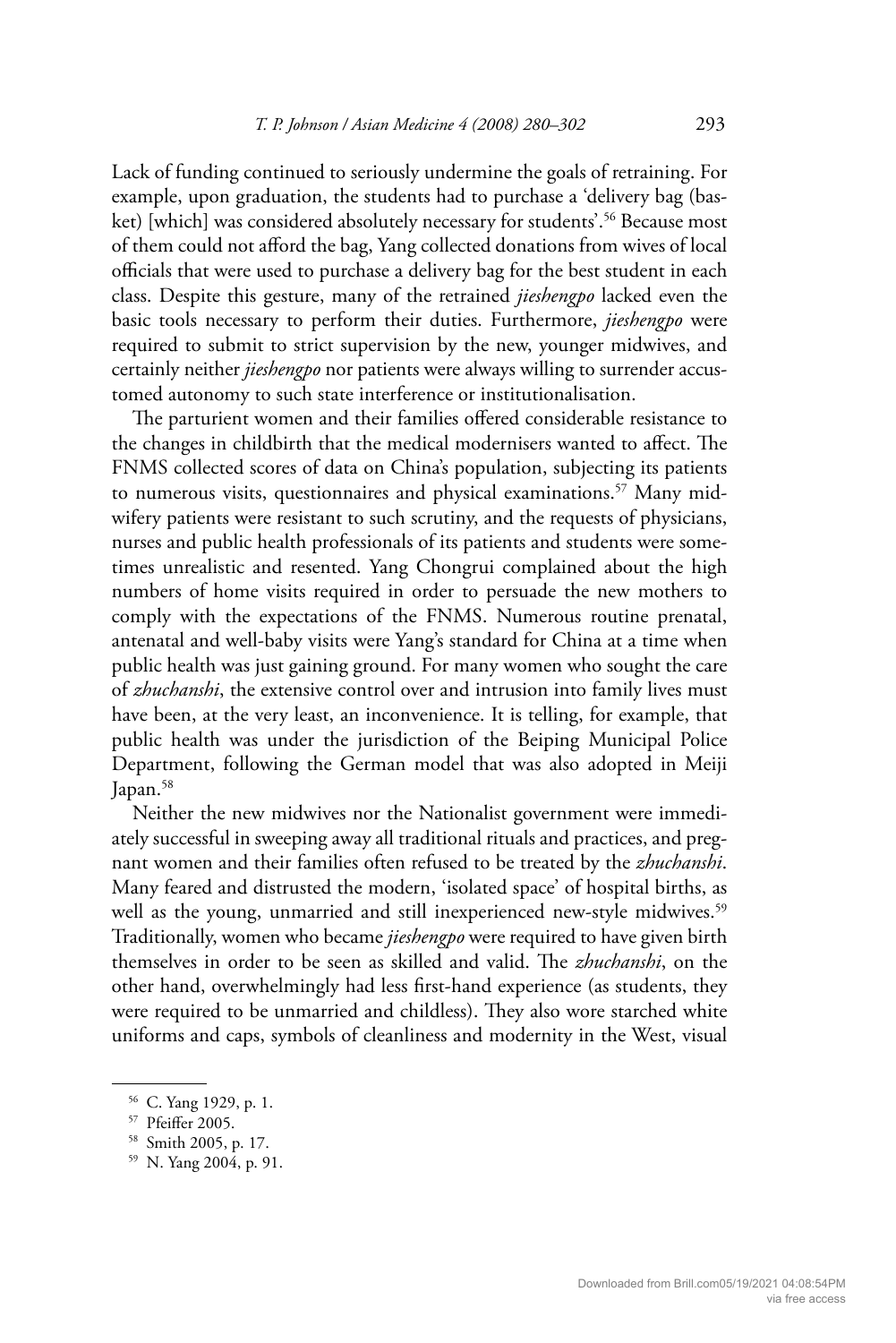representations of the *zhuchanshi*'s educational level. But in China, the colour white is a sign of death and mourning, and we are left with a strange dichotomy: women dressed as death who are supposed to bring life. The opposition to the new midwives continued well into the 1950s and beyond, not only for distrust of the new methods, but also because of the lack of government resources to train and manage the new midwives.<sup>60</sup>

Furthermore, many ritual and social functions that the *jieshengpo* had provided were lost with their demise. Yang Nianqun has written extensively on the changes that accompanied the development of Health Demonstration Stations in Beijing.<sup>61</sup> According to Yang Nianqun, the primary function of the old-style midwives was ritualistic, not medical, and focused on introducing the new child into its family and the wider community. Along with most other of the '100 professions', the *jieshengpo* were unregulated by the government. With the rise of government-sponsored modern medicine under the Nationalist government, ways of thinking about birth and death changed. Whereas a *jieshengpo* negotiated community and family relationships within the homesetting during the dangerous and frightening time of childbirth, the *zhuchanshi* and related personnel like doctors and nurses performed more impersonal functions in a medicalised environment. The Health Demonstration Stations 'transformed the everyday events of birth and death into specialized medical procedures'.62 Birth was removed from the traditional community and became part of the state-supported medical process.

Yang Nianqun claims that anyone could take the place of the midwife in aiding the parturient woman, but that only the *jieshengpo* could perform the postpartum ritual functions.63 While I do not doubt the importance of the midwives' ritual and social functions, Yang Nianqun underestimates the significance of their skills in managing the birth itself. The medical and biological importance of birth attendants during the processes of labour and childbirth in premodern societies should not be undervalued, especially from the point of view of the parturient. We can assume that the quality of midwives, judged by the survival rates of mothers and infants, was known in communities and good ones preferred over bad ones, when there was a choice.<sup>64</sup> A *jieshengpo* well versed in birthing techniques could potentially ease labour pains and help

<sup>60</sup> Goldstein 1998, pp. 177–8.

<sup>61</sup> N. Yang 2001; N. Yang 2004.

<sup>62</sup> N. Yang 2004, p. 91.

<sup>63</sup> N. Yang 2001, p. 139.

<sup>&</sup>lt;sup>64</sup> See Goldstein 1998 for a discussion of this phenomenon in the early years of the People's Republic of China. Oftentimes, lineages were associated with particular medical skills. See Y.L. Wu 1998, p. 340.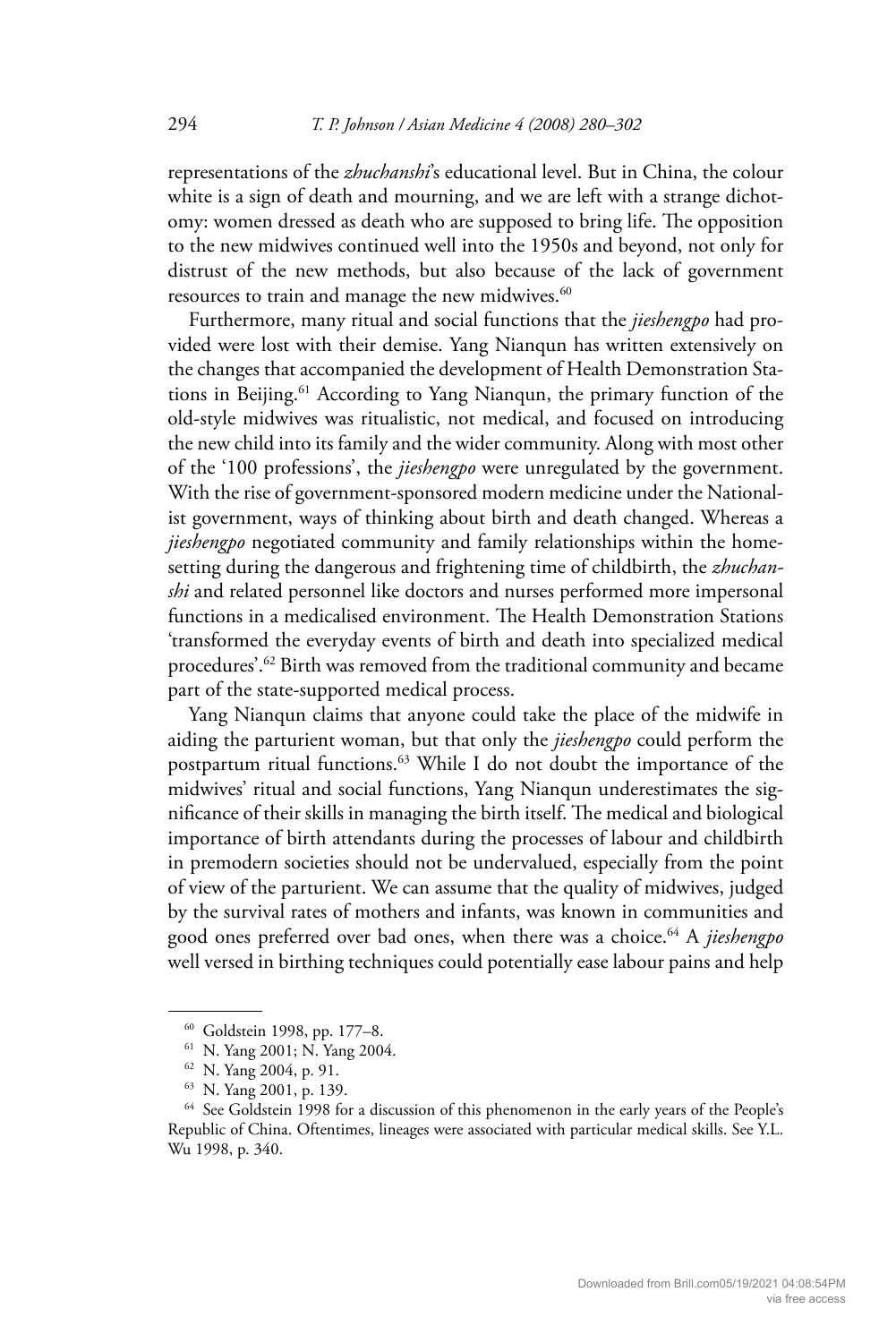deliver a child more quickly and safely. An unskilled birth attendant might indeed make labour much more difficult and dangerous—even life-threatening—by pushing, pulling, cutting, and otherwise manipulating the labouring woman and her unborn infant.

The breakdown of traditional community structures and social relations certainly occurred with state-managed childbirth. But there are other concerns that have been neglected by scholars, perhaps in an attempt to remedy the polemic nature of the literature on childbirth that vilifies midwives against the wonders of modern medicine. In any case, the realities of childbirth in early twentieth-century China (or anywhere else in the world, for that matter) should not be denied. It is inappropriate to romanticise the *jieshengpo* and the happy babies, families and communities that resulted from her expertise in ritual functions. In fact, the reality of childbirth in China during this period was problematic and often gruesome. Childbirth was dangerous. Rates of tetanus and puerperal sepsis were astoundingly high, and this was due primarily to the lack of medical expertise and sanitation among *jieshengpo*, areas where modern medicine had much to offer.

Yang Chongrui seemed to understand the challenges of reforming childbirth in China. As we have seen, Yang did attempt to meet the basic and immediate needs of Beijing's population by retraining *jieshengpo* and creating social outreach programmes to positively affect China's maternal and child health. She did not impose a western model of physician-assisted, hospital births on a population that was unable or unwilling to accept it. Despite the many problems, Yang succeeded in her ultimate goal of creating a small cadre of trained professional midwives, a new midwifery *profession*. In his research on medical professionals in Republican Shanghai, Xu Xiaoqun illustrates the development of an officially sanctioned, traditional Chinese medical profession defined against western, or modern, medicine.<sup>65</sup> Western-trained medical practitioners attempted to eliminate what they saw as superstitious and unscientific traditional Chinese practitioners, including old-style midwives, while standardising and legalising their own newly-formed profession.<sup>66</sup> By following Xu's lead, we can examine the process of professionalisation among modern midwives in China that was begun by Yang and the FNMS. If we determine by contemporary western standards that a profession is a field that is legalised, institutionalised and standardised, there was no medical profession in China before the establishment of the Peking Union Medical College. And there certainly was no midwifery profession before the FNMS graduated its first class.

<sup>65</sup> X. Xu 1997; X. Xu 2001.

<sup>66</sup> X. Xu 1997, pp. 852–8.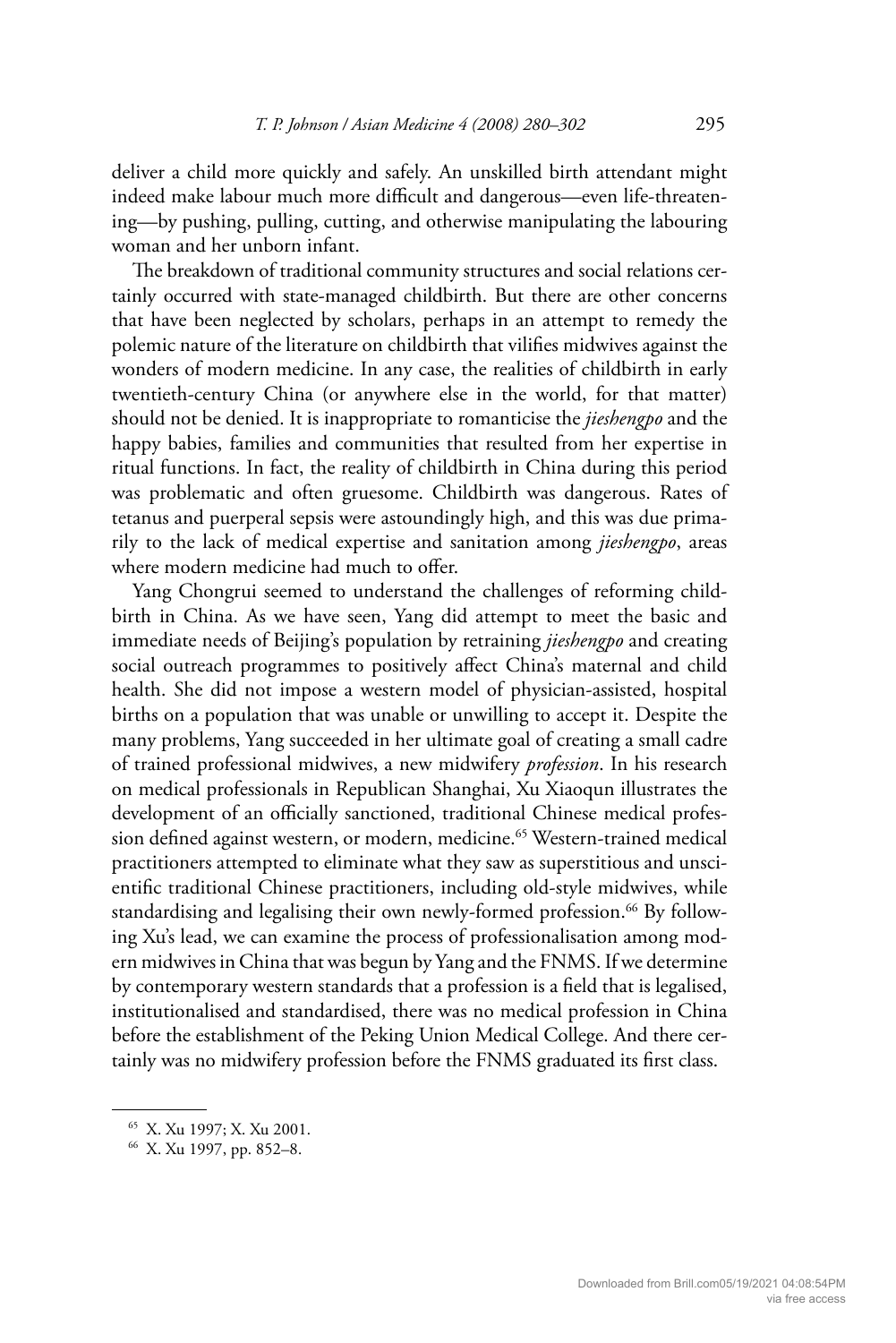Yang Chongrui struggled for space within the burgeoning professional medical fields in China. She fought and won a battle with the Nurses' Association of China over the control of childbirth. The nurses initially opposed separate midwife training, stating that midwifery fell under the broader domain of nursing. In an open letter to the medical profession in the *China Medical Journal*, Yang Chongrui criticized the Nurses' Association for requiring extensive education for nurse-midwives when what China really needed, and quickly, was a large cadre of simply retrained old-style midwives led by a smaller number of professional midwives.<sup>67</sup>

The modern, now legitimate midwives organised to form professional organisations, sought government regulation of curricula and licensing, and created and upheld a code of ethics. The Chinese Midwifery Association, for example, was started by graduates of the FNMS in 1933 with the goals of 'undertaking research into the science and art of midwifery, the cultivation of friendship among our fellow workers, and the promotion and development of midwifery education'.<sup>68</sup> Locally, midwives started their own professional associations too. The Guangzhou Midwifery Association had over 400 members by 1947. Their stated missions were to create and regulate midwifery examinations, establish fees, represent Association members in legal matters, help unemployed members find jobs, and generally improve the conditions of midwives.<sup>69</sup> This organisation was affiliated with the Guangzhou Physicians' Association and worked with doctors and hospitals to help place midwives in both urban and rural settings. A professional affiliation such as this was invaluable in popularizing and promoting midwifery in Guangzhou. Its members published a magazine entitled *Guangzhou Municipal Midwifery Association Periodical* (*Guangzhoushi zhuchanshi gonghui tekan* 广州市助产士公会特刊) that discussed new technologies and pharmaceuticals, methods to facilitate childbirth, and examinations and regulations. The magazine was also a forum for promoting *professional* midwives, creating a new arena for them apart from the old-fashioned *jieshengpo*. The association's function of representing members in abortion cases and wrongful death lawsuits gave them official, legal backing. Furthermore, the organisation publicized and politicized midwives during public discussions of board member election disputes that were reported in the daily newspapers.70

Associations like these led a complex process that ultimately resulted in the demise of old-style midwives. The creation of a new midwifery profession

<sup>67</sup> Yip 1995, pp. 165–7; C. Yang 1928*c*.

<sup>68</sup> FNMS 1934, p. viii.

<sup>69</sup> Xie 1947.

<sup>70</sup> *Qianduo ribao* 1947; *Daguangbao* 1947.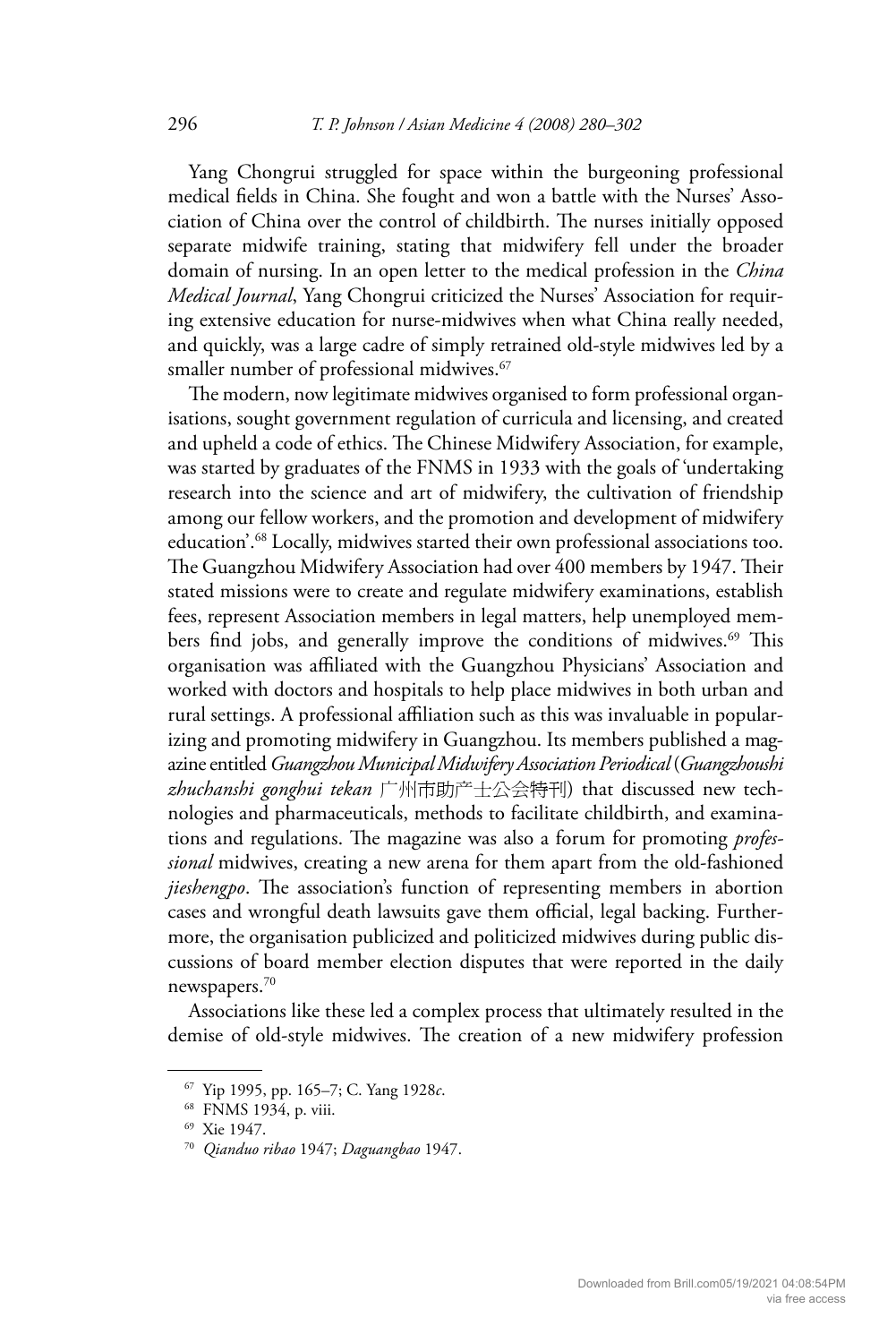heralded new opportunities for *some* women in China to participate in nationbuilding and modernisation, while excluding others who would not conform to the new standards for modern womanhood. The excluded were the old, uneducated, superstitious, 'backwards' *jieshengpo*, while the modern, educated, young, scientific *zhuchanshi* emerged as a new symbol of modern China.

# **Conclusion**

Yang fell short of training her 100,000 midwives, but she did make some important inroads into improving China's maternal and infant health. In 1948, by Yang's estimate, 6,000 well-qualified midwives were registered with the Ministry of Health, up from 1,883 in 1934.<sup>71</sup> Before China's involvement in the Second World War in 1937, there were 54 government-sponsored midwifery schools with attached maternity hospitals that graduated approximately 4,000 midwives annually.72 By 1948, that number of hospitals had dropped to 30, turning out about 1,000 trained midwives per year. The Ministry of Health also ran medical centres that included maternal and child health institutes. These were concentrated mainly in the urban areas, where they reached about 40 per cent of the population.<sup>73</sup> One may conclude that had the Nationalist government not been embroiled in so many conflicts, the midwifery programme would have continued to expand.

Techniques of prenatal and obstetrical care developed in modernized countries lowered maternal and infant mortality rates in Republican China, although the majority of women did not have access to this new level of care. Yang estimated that in rural areas, less than 25 per cent of the population had access to modern maternal and child health care.<sup>74</sup> In Beijing, the centre of midwifery training during the Nationalist era, 50 per cent of all births were attended by untrained midwives and 25 per cent by only the parturient woman's relatives or the parturient woman herself.<sup>75</sup> This means that Yang's new midwives reached only 25 per cent of Beijing's childbearing population at the height of her modern midwifery campaign.<sup>76</sup>

The urban-rural divide was and still is great in regard to maternal and infant health in China. In the early twentieth century, urbanites were more likely to

<sup>71</sup> C. Yang 1948.

<sup>72</sup> *Ibid*.

<sup>73</sup> *Ibid*.

<sup>74</sup> *Ibid*.

<sup>75</sup> Grant 1927.

<sup>76</sup> C. Yang 1948.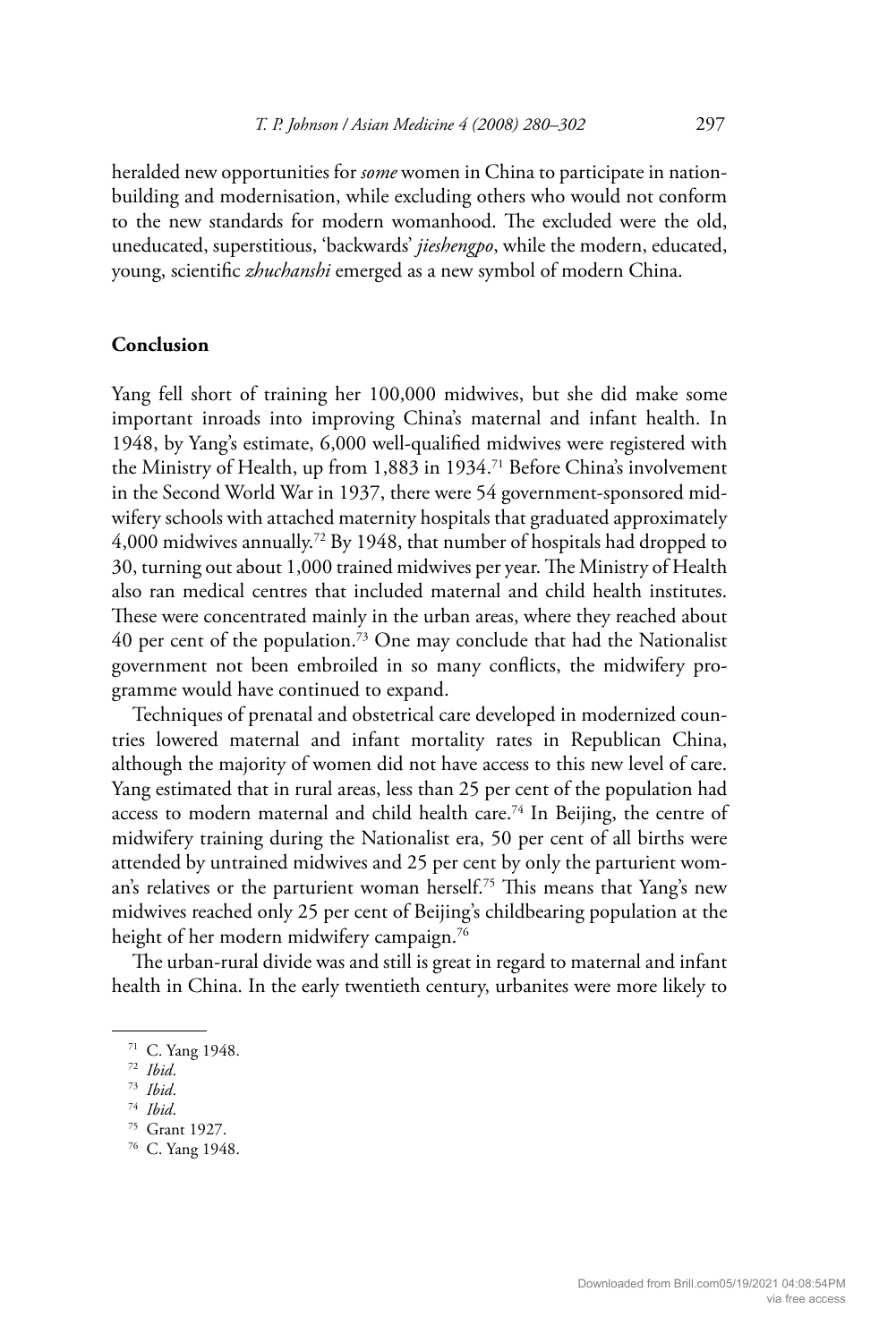patronise modern medicine in part because that is where most modern facilities were located, and also because cities were the primary focus of modernisation efforts, including the development of modern medical enterprises. In 1935, for example, almost half of all modern physicians were practising in the more developed provinces of Jiangsu and Guangdong.<sup>77</sup> Rural efforts at modern midwifery were not far-reaching in the early twentieth century, and some rural modernisers like Chen Zhiqian resigned themselves to making only a small dent in rural maternal and infant health. While campaigns like Yan Yangchu's (晏陽初 also known as James Yen) Mass Education Movement centred on rural areas like Dingxian and included some maternal and infant health efforts, rural residents largely distrusted the young, new midwives.<sup>78</sup> Even today, many rural areas are still lacking basic health care, and the Chinese government's efforts to improve maternal and infant health continue. In urban areas today, childbirth has become increasingly medicalised, with caesarean section rates as high as  $60$  per cent in some cities.<sup>79</sup> According to one 2002 report, 76 per cent of Chinese women give birth in hospitals, and that number is close to 100 per cent in urban areas.<sup>80</sup>

Yang Chongrui and the FNMS transformed the reputation of midwifery in China from a back-alley vocation into a modern profession, and the midwifery programme served as a model for future maternal and child-health programmes under the Chinese Communist Party after 1949. Numerous westerners and Chinese alike vilified the old-style midwife, while Yang, working as a bridge between the foreign, private FNMS and the Nationalist government, renovated the mechanics of midwifery and the women who practised it.<sup>81</sup> At the same time, childbirth became a more impersonal and medicalised experience, removed from the family and larger community. This professionalisation and modernisation of midwifery resulted in greater state control over the body, the entire process of parturition and birth, and even childhood.

Yang acted as a bridge between China and the West to improve the dismal state of maternal and infant health in China, and to further the midwifery profession for scores of young women who came after her. Yang's hand is visible in maternal and infant health projects nationwide in the 1930s and beyond. By 1929, she held joint posts as director of maternal and child health in the National Ministry of Health, director of teaching PUMC's public health courses at the Beiping Municipal Health Department, and head of the FNMS.

 $77$  Chu and Lai 1935.

<sup>78</sup> For a study of the Dingxian experiement, see Hayford 1990.

<sup>79 &#</sup>x27;Beijing Reports Higher Caesarean Birth Rate' 2006.

<sup>80 &#</sup>x27;Midwifery Phased out in China's Rural Areas' 2002.

<sup>81</sup> Maxwell and Liu 1923, pp. 95–9.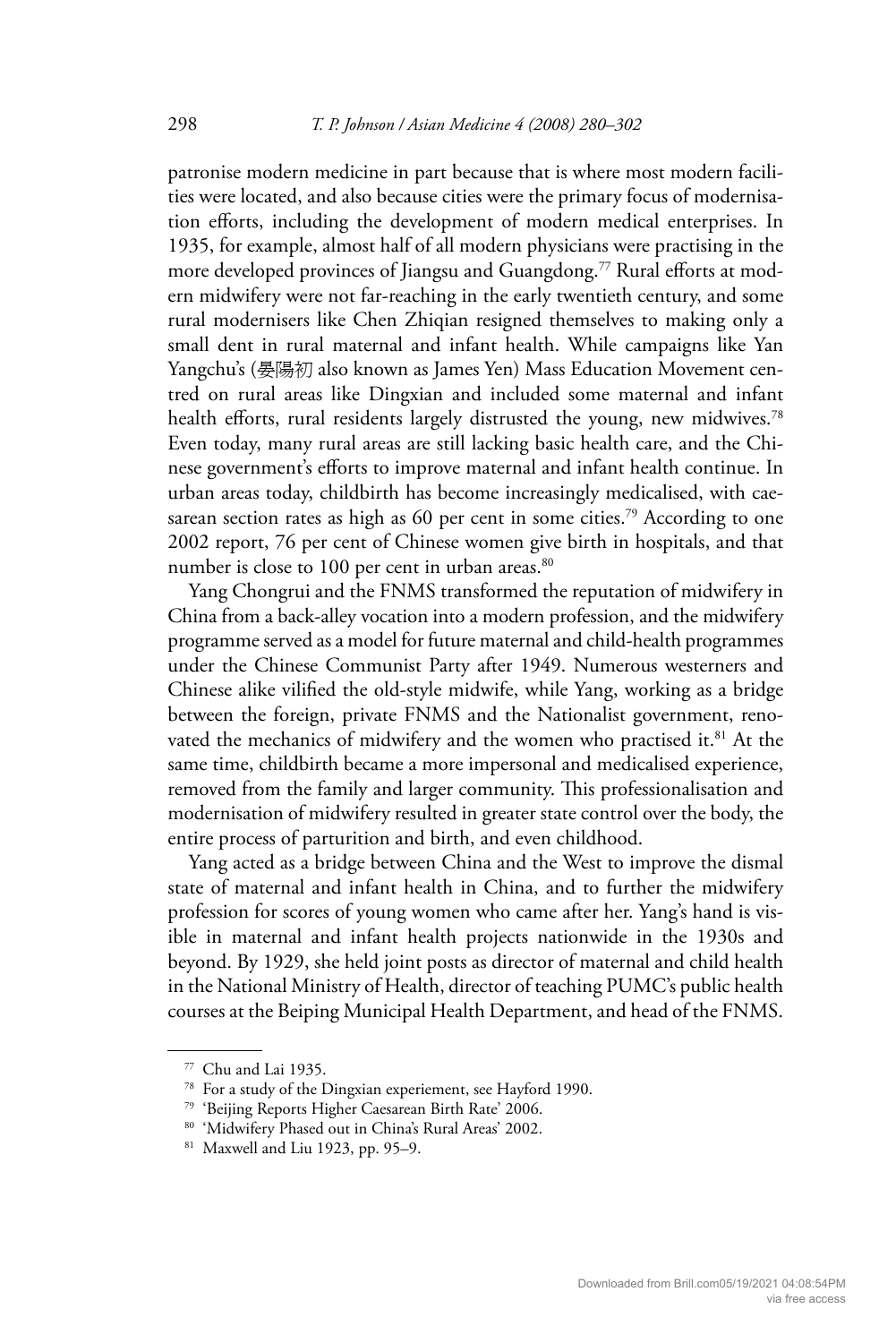She also continued to travel within China and abroad to observe and investigate various maternal and child health programmes worldwide. In 1933, she helped establish the Second National Midwifery School in Nanjing (later renamed the National Central Midwifery School), and she assisted 16 provincial, three municipal, and 33 private midwifery programmes across the country in raising their standards to be officially registered by the national government. In 1947, Yang was invited to become a member of the International Health Board as an international maternal and child health expert. In 1949, she returned to China as chief of the Bureau of Gynaecology and Paediatrics of the Ministry of Health, a post she held for many years. She also was a member of the People's Consultative Congress.82 In 1957, Yang was criticised as a rightist, ironically because of her outspoken commitment to birth control during the period of Mao Zedong's pronatalist policies, a label rescinded only in 1979.<sup>83</sup> Dr Yang Chongrui died in Beijing in 1983.

## **Bibliography**

- 'Beijing Reports Higher Caesarean Birth Rate', Xinhua News Agency, Beijing, 1 May 2006, http://english.peopledaily.com.cn/200605/01/eng20060501\_262539.html (Last accessed August 2008).
- 'Easier delivery', *Shanghai Star*, 11 November 2004, http://app1.chinadaily.com.cn/star/2004/ 1111/bz10.html (Last accessed August 2008).
- 'Guangzhoushi Zhuchanshi Gonghui Lishizhang Pang Fu'ai Zhongyao Shengming (Important Declaration of Guangzhou Midwifery Association Board Member Chief Pang Fu'ai)', *Daguangbao (Guangzhoubao)*, 13 September 1947.
- 'Hygiene and Public Health: The First National Midwifery School, Peiping', *China Medical Journal*, 1932, 46: 32–3.
- 'Midwifery Phased out in China's Rural Areas', *People's Daily*, 30 September 2002, http://english.people.com.cn/200209/30/eng20020930\_104171.shtml# (Last accessed August 2008).
- 'Zhuchanshi Gonghui Jiufen An: Pang Fu'ai Zai Fa Shengming (Midwifery Association Dispute: Pang Fu'ai Issues Another Statement)', *Qianduo ribao*, 16 September 1947.
- Arnove, R. F. 1980, *Philanthropy and Cultural Imperialism: The Foundations at Home and Abroad*, Boston: G. K. Hall.
- Bashford, A. 2006, 'Global Biopolitics and the History of World Health', *History of the Human Sciences*, 19.1: 67–88.
- *Beijing Ribao*, 14 September 1980: 2.
- Bowers, J. 1972, *Western Medicine in a Chinese Palace: Peking Union Medical College, 1917–* 1951, The Josiah Macy, Jr Foundation.
- Brown, E. R. 1981, *Rockefeller Medicine Men: Medicine and Capitalism in America*, Berkeley: University of California Press.

<sup>82</sup> *Beijing Ribao* 1980, p. 2.

<sup>83</sup> Wang 2003.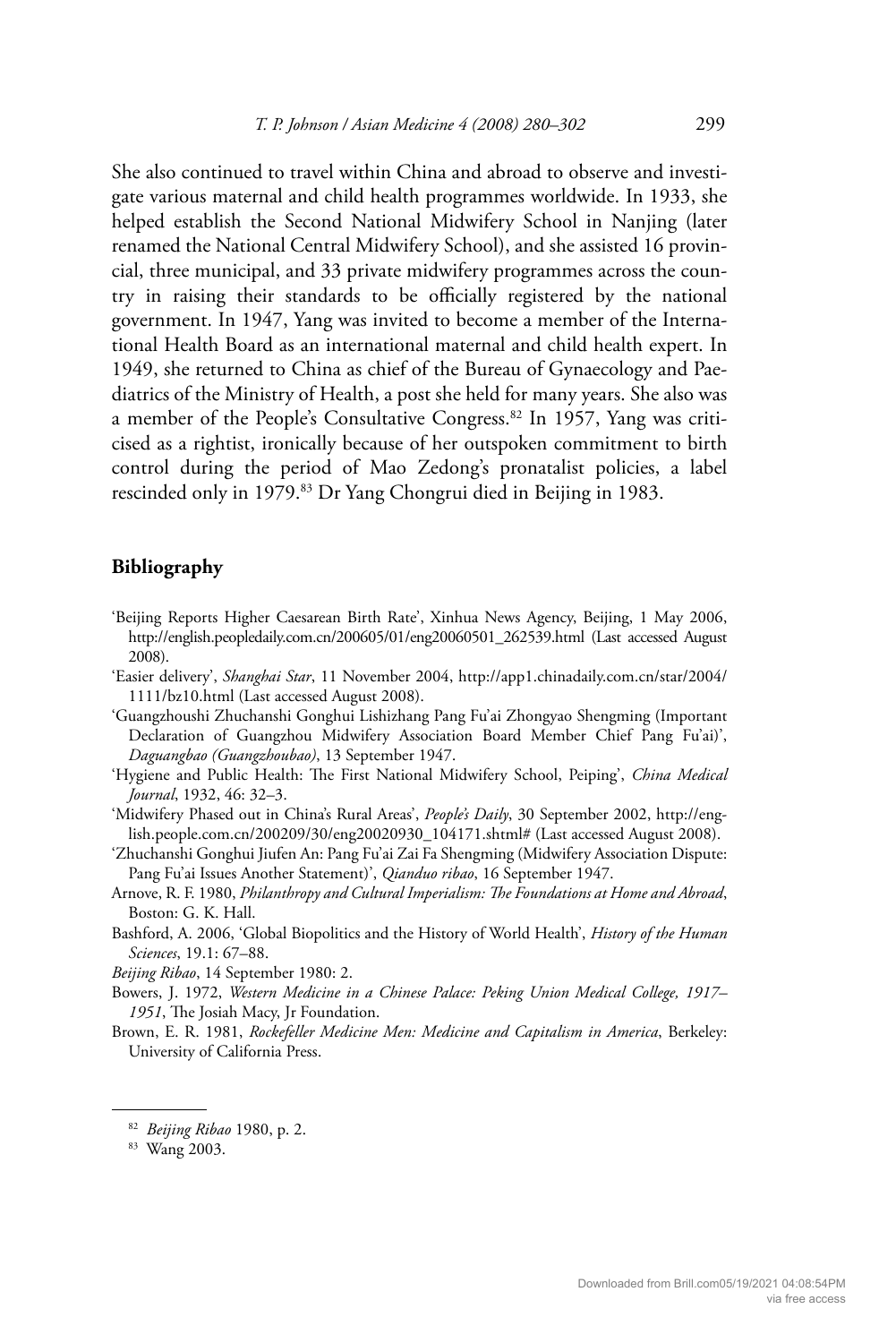- Bullock, M. 1980, An American Transplant: The Rockefeller Foundation and Peking Union Medical *College*, Berkeley: University of California Press.
- Chen, C. and Bunge, F. 1989, *Medicine in Rural China: A Personal Account*, Berkeley: University of California Press.
- Chu, H. J. and Lai, D. G. 1935, 'Distribution of Modern-trained Physicians in China', *Chinese Medical Journal*, 49: 544–5.
- Dikötter, F. 1995, *Sex, Culture and Modernity in China: Medical Science and the Construction of Sexual Identities in the Early Republican Period*, Hong Kong: Hong Kong University Press.
- Dirlik, A. 1975, 'The Ideological Foundations of the New Life Movement: A Study in Counterrevolution', *Journal of Asian Studies*, 34.4: 945–80.
- Esherick, J. 1999, *Remaking the Chinese City: Modernity and National Identity, 1900–1950*, Honolulu: University of Hawaii Press.
- First National Midwifery School 1928, 'Report of the Training and Supervision for Midwives,' Beijing: Division of Medical Service, Health Station, First Special Health Area, Department of Public Health, November 1928.
	- —— 1929, 'Report of the Training and Supervision for Midwives', Beijing: Division of Medical Service, Health Station, First Special Health Area, Department of Public Health, January 1929.
- —— 1931, *First Annual Report, First National Midwifery School, 1929–1931*, Beijing: First National Midwifery School.
- —— 1932, *First National Midwifery School, Peiping*, Beijing: First National Midwifery School (report), folder 373, box 45, series 601, RG 1, Rockefeller Foundation Archives, Rockefeller Archive Center.
- —— 1933, *Fourth Annual Report, First National Midwifery School*, *Peiping, 1 July 1932–30 June 1933*, Beijing: First National Midwifery School.
- —— 1934, *Fifth Annual Report, First National Midwifery School*, *Peiping, 1 July 1933–30 June 1934*, Beijing: First National Midwifery School.
- —— 1935, *Sixth Annual Report, First National Midwifery School, Peiping, 1 July 1934–30 June 1935*, Beijing: First National Midwifery School.
- Glosser, S. 2003, *Chinese Visions of Family and State, 1915–1953*, Berkeley: University of California Press.
- Goldstein, J. 1998, 'Scissors, Surveys, and Psycho-Prophylactics: Prenatal Health Care Campaigns and State Building in China, 1949–1954', *Journal of Historical Sociology*, 11.2: 153–83.
- Grant, J. B. 1927, 'Midwifery Training', Peking: Peking Union Medical College.
- Guangdong Provincial Government Police Department 1913, 'Jingchating gongbu shixing suo ni xiyisheng chankesheng yaojishi tiaoji yaofang xiyiyuan chihongzihui ge li'an zhangcheng wen' (Police Department announcement of draft regulations for registered western doctors, obstetrists, pharmacists, prescriptions, western hospitals and the Red Cross), *Guangdong Bulletin*, 23 January 1913: 14–25.
- Hayford, C. W. 1990, *To the People: James Yen and Village China*, New York: Columbia University Press.
- Houghton, H. S. 1937, Letter to E. C. Lobenstein, 11 October 1937.
- Information Office of the State Council of the People's Republic of China, 1996, 'Children's Health Care', *White Papers of the Government*. Beijing, April 1996. http://www.china.org.cn/ e-white/children/c-3.htm (Last accessed August 2006).
- Ingram, R. 1927, 'Midwifery Training', memo to Mr N. Gist Gee, Peking, 29 December 1927.

Jiang, X. 1994, 'Cross-cultural Philanthropy as a Gift Relationship: The Rockefeller Foundation Donors and Chinese Recipients, 1913–1921', unpublished PhD dissertation, Bowling Green: Bowling Green State University.

Lei, S. 2005, *Habituate Individuality: Framing of Tuberculosis and Its Material Solutions in Republican China*, Paper presented at the Association for Asian Studies Annual Meeting, Chicago, IL, 2 April 2005.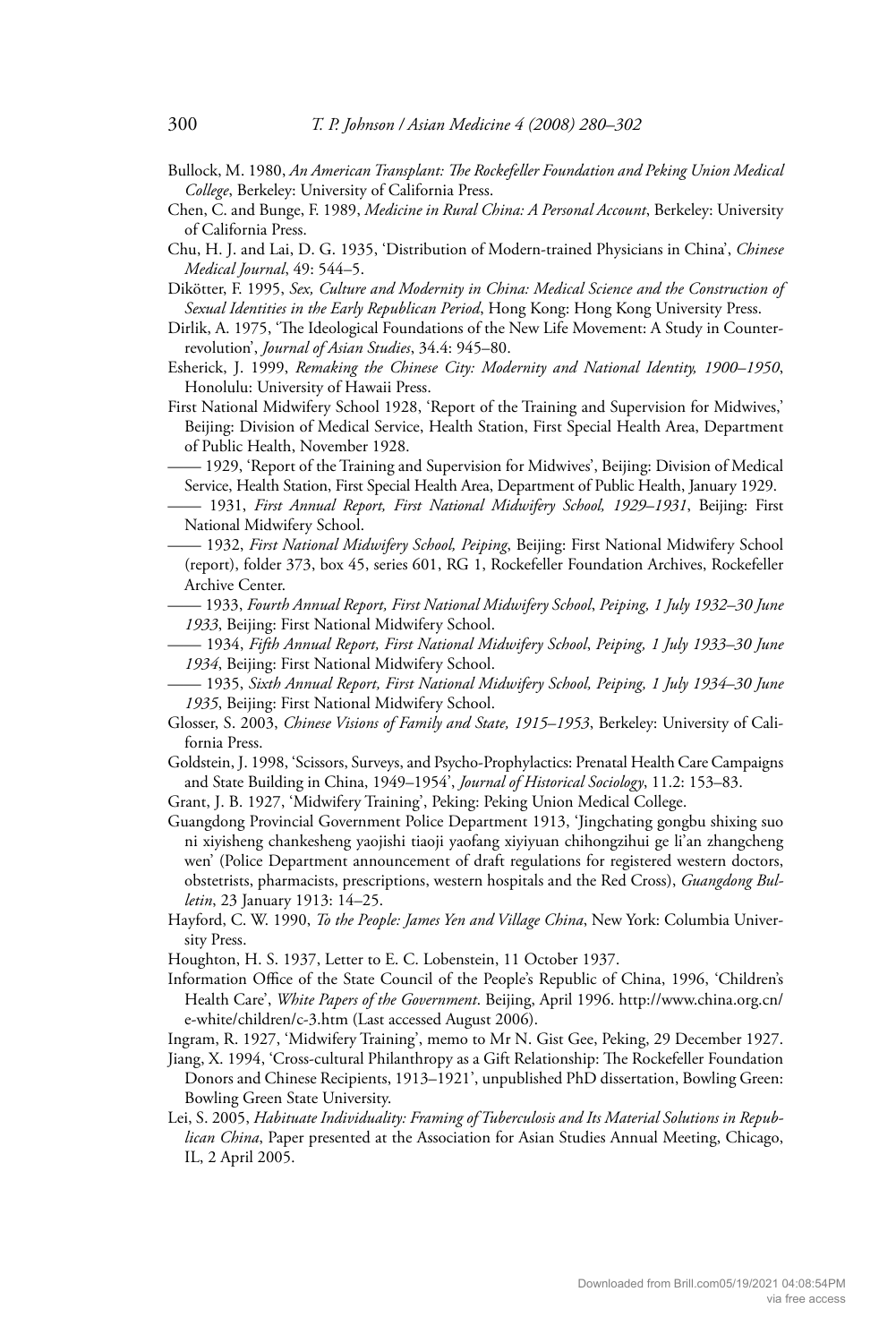- Maxwell, J. P. and Liu, J. H. 1923, 'Ta Sheng P'ian: A Chinese Household Manual of Obstetrics', *Annals of Medical History*, 5.2: 95–9.
- Maxwell, J. P. and Wong, A. I. H. 1930, 'On Puerpural Mortality and Morbidity', *National Medical Journal of China*, 16: 684–703.
- Midwifery Training School 1930, *Midwifery Education*, Midwifery Training School, Beijing (report), folder 372, box 45, series 601, RG 1, Rockefeller Foundation Archives, Rockefeller Archive Center.
- Neal, J. B., 1900. 'Women Physicians in China', *The China Medical Missionary Journal*, 15.3: 195–7.
- Neizhengbu nianjian bianzuan weiyuanhui 1936, *Neizheng Nianjian (Yearbook of Internal Affairs)*, *vol. 4*, Shanghai: Shangwu yinshuguan.
- Pfeiffer, S. 2005. 'Epistemology and Etiquette: Bargaining, Self-Disclosure, and the Struggle to Define the Patient Role at PUMC Hospital, 1921-1941', paper presented at the *Association for Asian Studies Annual Meeting*, Chicago, IL, 2 April.
- Rogaski, R. 1999, 'Hygenic Modernity in Tianjin', in Esherick J. W. (ed.), *Remaking the Chinese City: Modernity and National Identity, 1900–1950*, Honolulu: University of Hawai'i Press, 30–46.
- —— 2004, *Hygienic Modernity: Meanings of Health and Disease in Treaty-Port China*, Berkeley: University of California Press.
- Schneider, L. 2003, *Biology and Revolution in Twentieth-Century China*, Lanham, Md.: Rowman and Littlefield.
- Smith, S. 2005, *Japanese American Midwives: Culture, Community, and Health Politics, 1880– 1950*, Illinois: University of Illinois Press.
- Stapleton, K. 2000, *Civilizing Chengdu: Chinese Urban Reform, 1895–1937*, Cambridge: Harvard University Press.
- Stevens, S. 2001, *Making Female Sexuality in Republican China: Women's Bodies in the Discourses of Hygiene, Education, and Literature*, PhD dissertation, Bloomington: Indiana University.
- Tsin, M. 1999, *Nation, Governance, and Modernity in China: Canton 1900–1927*, Stanford: Stanford University Press.
- Wang, B. 2003, 'Yong Chongrui', trans. Jennifer Zhang, in Lily Xiao Hong Lee (ed.), *Bio*graphical Dictionary of Chinese Women: The Twentieth Century 1912–2000, Hong Kong University Press, 611-13.
- Weindling, P. 1997, 'Philanthropy and World Health: The Rockefeller Foundation and the League of Nations Health Organisation', *Minerva*, 35: 269–81.
- Wu, L. 1937, 'Fundamentals of State Medicine', *Chinese Medical Journal*, 51: 773–80.
- Wu, Y. L. 1998, 'Transmitted Secrets: The Doctors of the Lower Yangzi Region and Popular Gynecology in Late Imperial China', unpublished PhD dissertation, New Haven: Yale University.
- Xiao, W. 1995, 'Zhongguo Jindai Xiyi Chanke Xueshi (The History of Modern Obstetrics in Western Medicine in China)', *Zhonghua Yishi Zazhi* (Chinese Journal of Medical History), 25.4: 204–10.
- Xie, R. 1947, 'Yi Zhounian Huiwu Baogao (Inaugural Meeting Report)', *Guangzhou shi zhuchanshi gonghui tekan*, chuang kan hao (Guangzhou City Midwifery Association Special Report).
- Xu, X. 1997, '"National Essence" vs. "Science": Chinese Native Physicians' Fight for Legitimacy, 1912–1937', *Modern Asian Studies*, 31.4: 847–77.
- —— 2001, *Chinese Professionals and the Republican State: Th e Rise of Professional Associations in Shanghai, 1912–1937*, Cambridge: Cambridge University Press.
- Xu, Y. 2002, 'Wicked Citizens and the Social Origins of China's Modern Authoritarian States: Civil Strife and Political Control in Republican Beijing, 1928–1937', unpublished PhD Dissertation, Berkeley: University of California.
- Yang, C. (Marion Yang) 1928*a*, Letter (to John B. Grant?), Beijing.